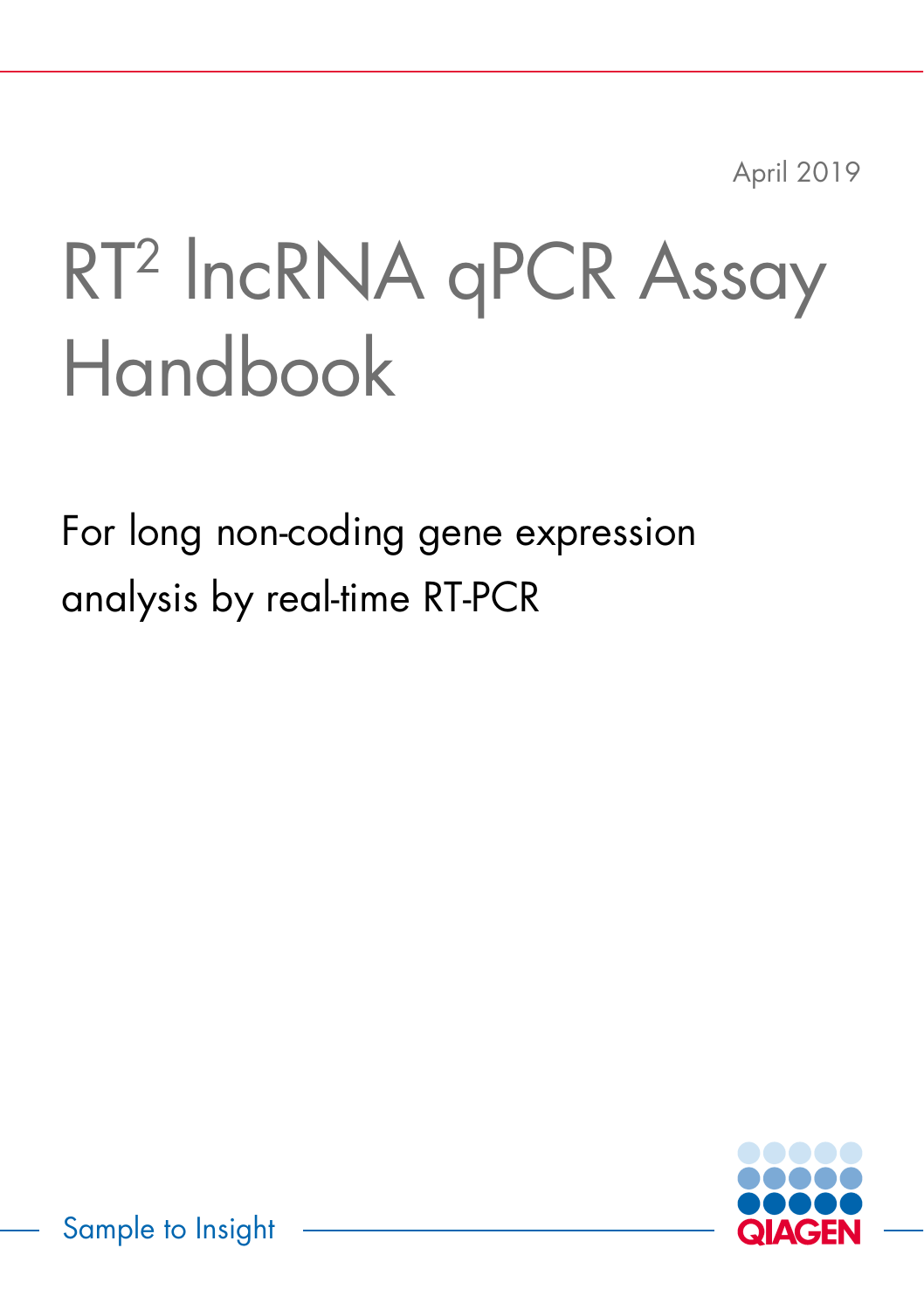# Contents

| Protocol: Real-Time PCR Using RT <sup>2</sup> IncRNA qPCR Assays and RT <sup>2</sup> SYBR Green Mastermixes  18 |
|-----------------------------------------------------------------------------------------------------------------|
|                                                                                                                 |
|                                                                                                                 |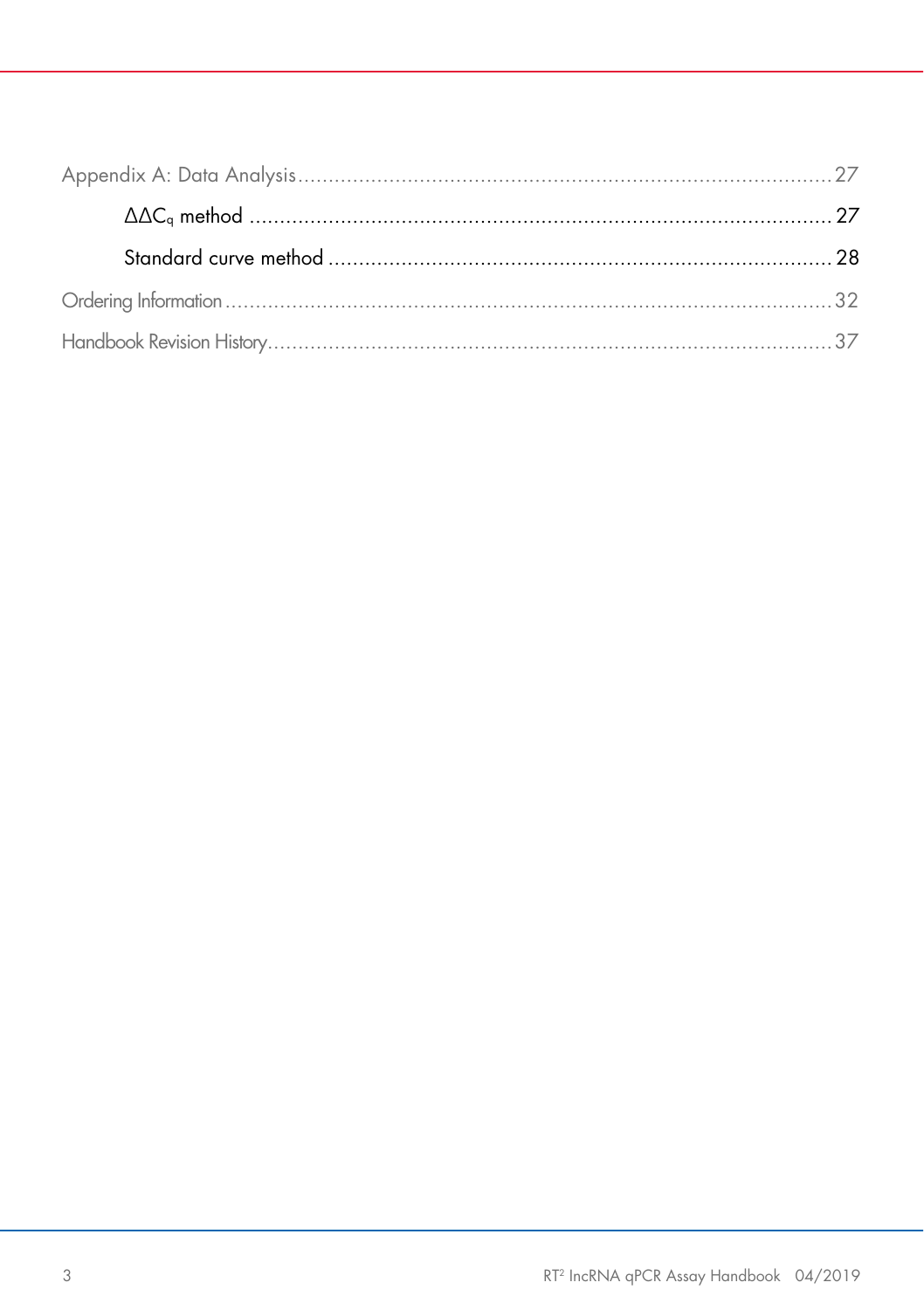## <span id="page-3-0"></span>Kit Contents

| RT <sup>2</sup> IncRNA qPCR Assay | (200)  |
|-----------------------------------|--------|
| Catalog no.                       | 330701 |
|                                   |        |
| Number of 25 µl reactions         | 200    |

# <span id="page-3-1"></span>Shipping and Storage

RT2 long non-coding RNA (lncRNA) qPCR Assays are shipped at ambient temperature but must be stored at –20°C upon arrival. When stored under these conditions and handled correctly, the product can be kept for at least 1 year from date of receipt without reduction in performance.

# <span id="page-3-2"></span>Intended Use

RT2 lncRNA qPCR Assays are intended for molecular biology applications. These products are not intended for the diagnosis, prevention, or treatment of a disease.

All due care and attention should be exercised in the handling of the products. We recommend all users of QIAGEN products to adhere to the NIH guidelines that have been developed for recombinant DNA experiments, or to other applicable guidelines.

# <span id="page-3-3"></span>Safety Information

When working with chemicals, always wear a suitable lab coat, disposable gloves and protective goggles. For more information, please consult the appropriate safety data sheets (SDSs). These are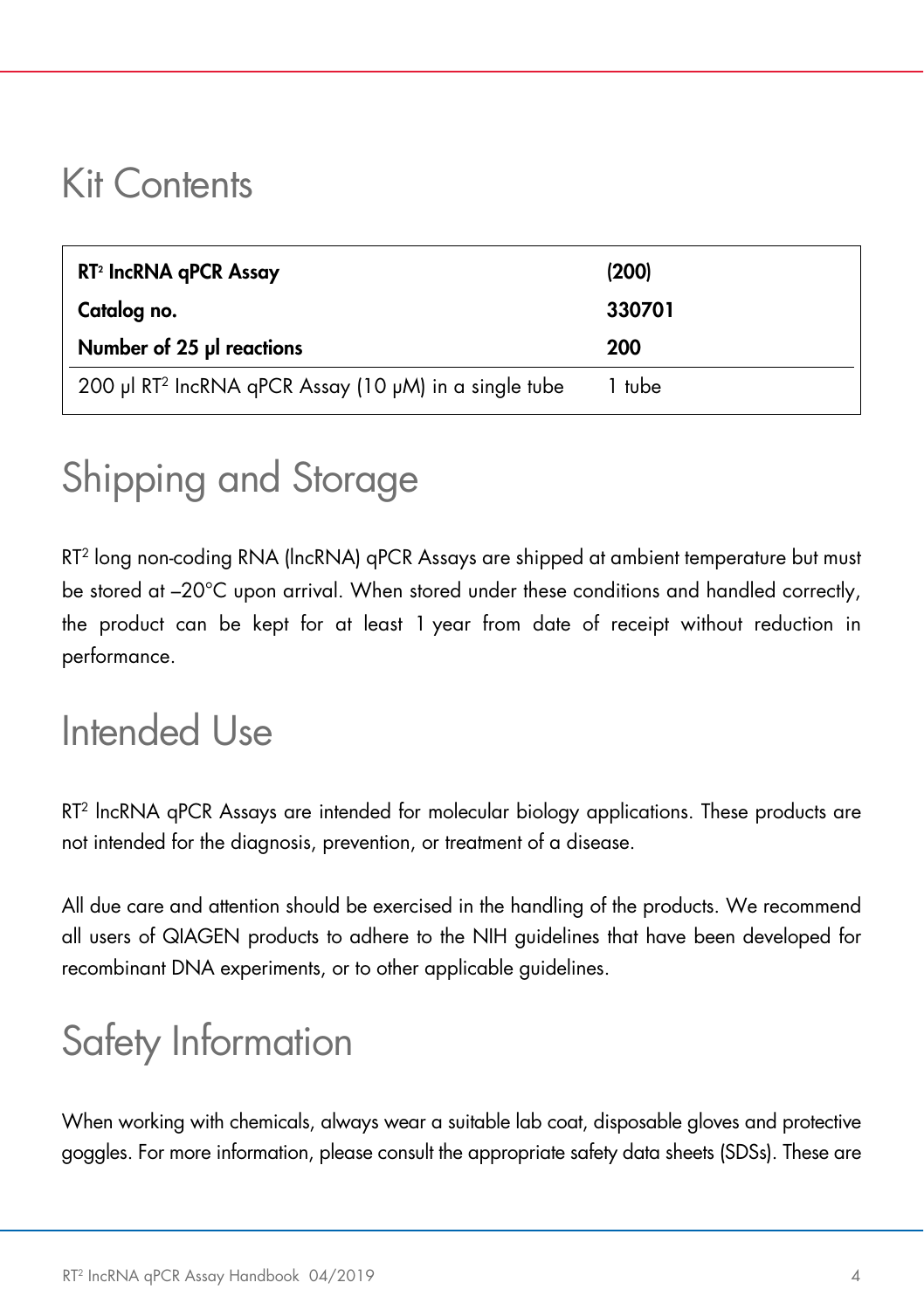available online in convenient and compact PDF format at [www.qiagen.com/safety](https://www.qiagen.com/us/support/qa-qc-safety-data/safety-data-sheets/) where you can find, view and print the SDS for each QIAGEN kit and kit component.

# <span id="page-4-0"></span>Quality Control

In accordance with QIAGEN's ISO-certified Quality Management System, each lot of RT2 lncRNA qPCR Assays is tested against predetermined specifications to ensure consistent product quality.

## <span id="page-4-1"></span>**Introduction**

Long non-coding RNAs (lncRNA) are non-protein coding transcripts longer than 200 nucleotides. They are a pervasive and recently recognized class of RNAs. Though only a small portion of lncRNA has been studied, it has been demonstrated that lncRNA plays important biological functions such as transcription regulation, post-translational regulation, small RNA processing, scaffolding, and signaling transduction during cell-cell communications. Some lncRNAs are suggested to be useful as novel potential biomarkers for disease diagnosis, prognosis, and prediction of response to therapy.

Real-time RT-PCR is a highly sensitive and reliable method for gene expression analysis in multiple applications, such as the verification of RNAseq and microarray data. Carefully designed primers specifically amplify genes of interest, overcoming the challenge of eliminating nonspecific amplification due to the presence of thousands of genes in first-strand cDNA, each potentially available as a PCR template. In addition, primers that provide efficient amplification are important to ensure accurate gene expression results from the commonly used  $\Delta\Delta C_q$  method, which requires a consistently high degree of amplification efficiency across all experiments. Taking advantage of an experimentally verified, proprietary computer algorithm, QIAGEN has developed high-quality, high-specificity RT2 lncRNA qPCR Assays for long non-coding gene expression analyses and RNAseq/microarray data verification.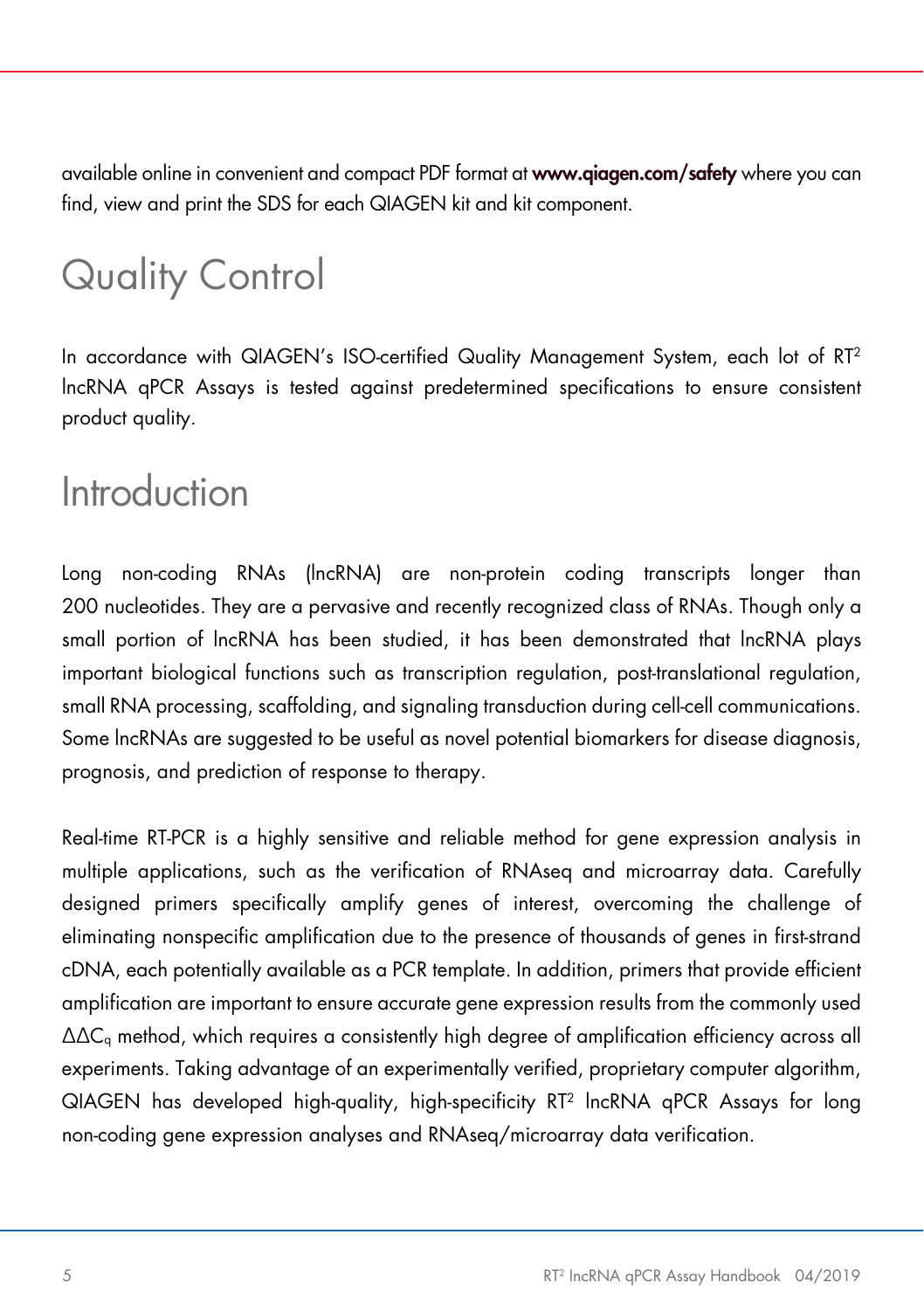RT2 lncRNA qPCR Assays are designed for SYBR® Green, real-time PCR lncRNA detection. QIAGEN's primer design computer algorithm has been refined using tens of thousands of designs and a wet lab verification process. The RT2 lncRNA qPCR Assay design system further enhances this process with a complete transcriptome sequence check, based on a database generated from the authoritative GENCODE and RefSeq databases. Quality control via in vitro wet lab verification ensures each primer's sensitivity, specificity, and efficiency. RT2 lncRNA qPCR Assays are available for almost the entire long non-coding gene collection annotated by the RefSeq and GENCODE (see the QIAGEN website for species and version coverage).

### <span id="page-5-0"></span>Principle and procedure

For optimal performance, RT2 lncRNA qPCR Assays should be used together with the RT2 First Strand Kit for cDNA synthesis and RT2 SYBR Green Mastermixes for qPCR. These reagents have been formulated and pretested together with RT<sup>2</sup> lncRNA gPCR Assays. The RT<sup>2</sup> First Strand Kit includes a proprietary genomic DNA elimination step to remove any residual contamination in RNA samples before reverse transcription, thereby eliminating false positive signals. In addition, an artificial RNA control template is also included that can be used to follow the reverse transcription efficiency across samples and monitor against RNase contamination. Each of the real-time instrument-specific RT2 SYBR Green Mastermixes contains SYBR Green and an appropriate reference dye to match the instrumentation available in your laboratory. RT2 SYBR Green Mastermixes are available for all real-time PCR instruments from QIAGEN, Applied Biosystems, Bio-Rad, Stratagene, Eppendorf, Roche, and other major suppliers.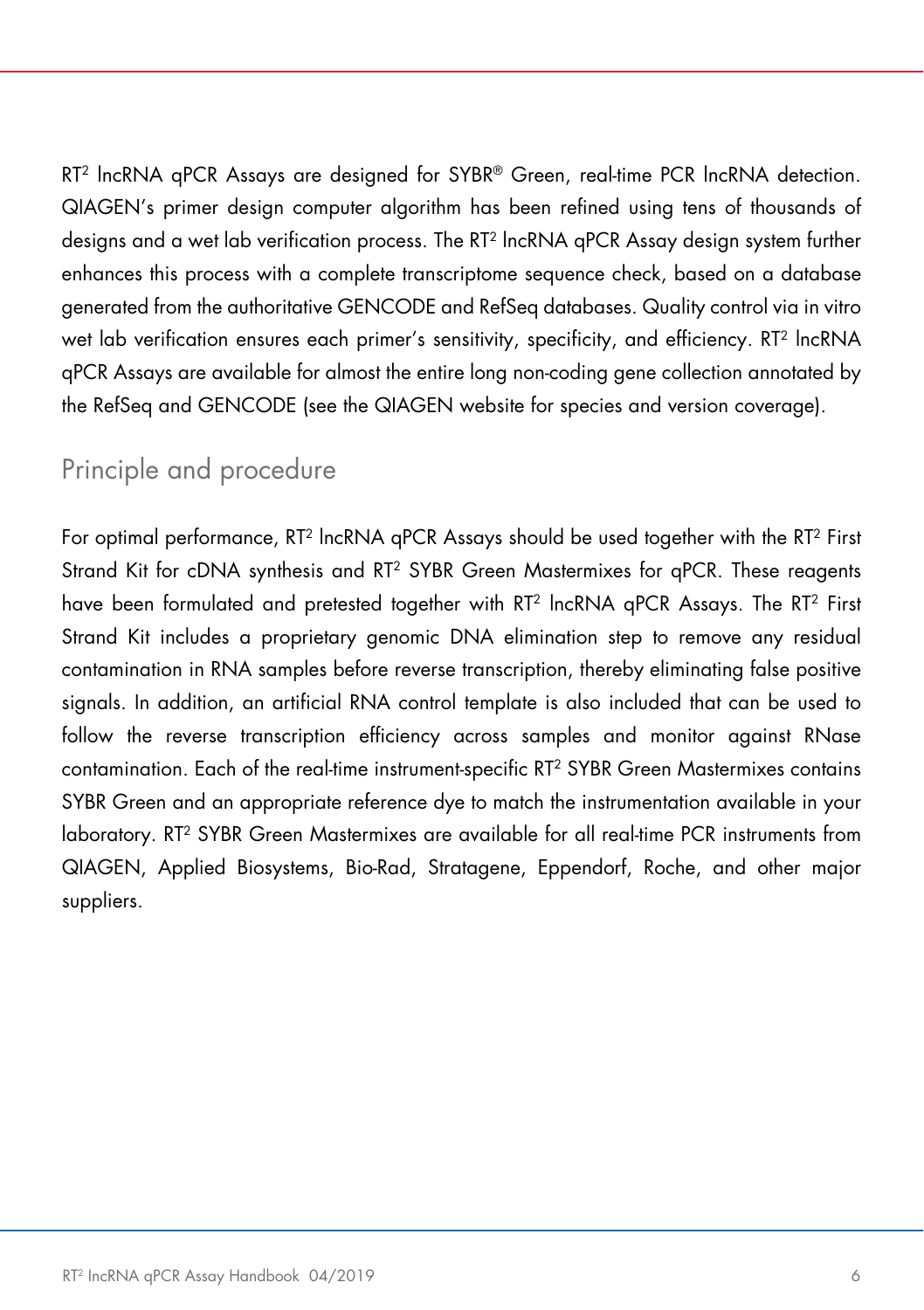### <span id="page-6-0"></span>Description of protocols

This handbook contains two protocols. The first protocol details cDNA synthesis by reverse transcription using purified RNA and the RT2 First Strand Kit (page 16). This protocol should be performed prior to real-time PCR. The second protocol describes how to perform real-time PCR using the cDNA prepared in the first protocol as template (page 17).

**Note:** Quantification cycle  $(C_q)$  represents the number of cycles needed to reach a set change fluorescence signal level. It is also called  $C<sub>T</sub>$  or  $C<sub>p</sub>$ .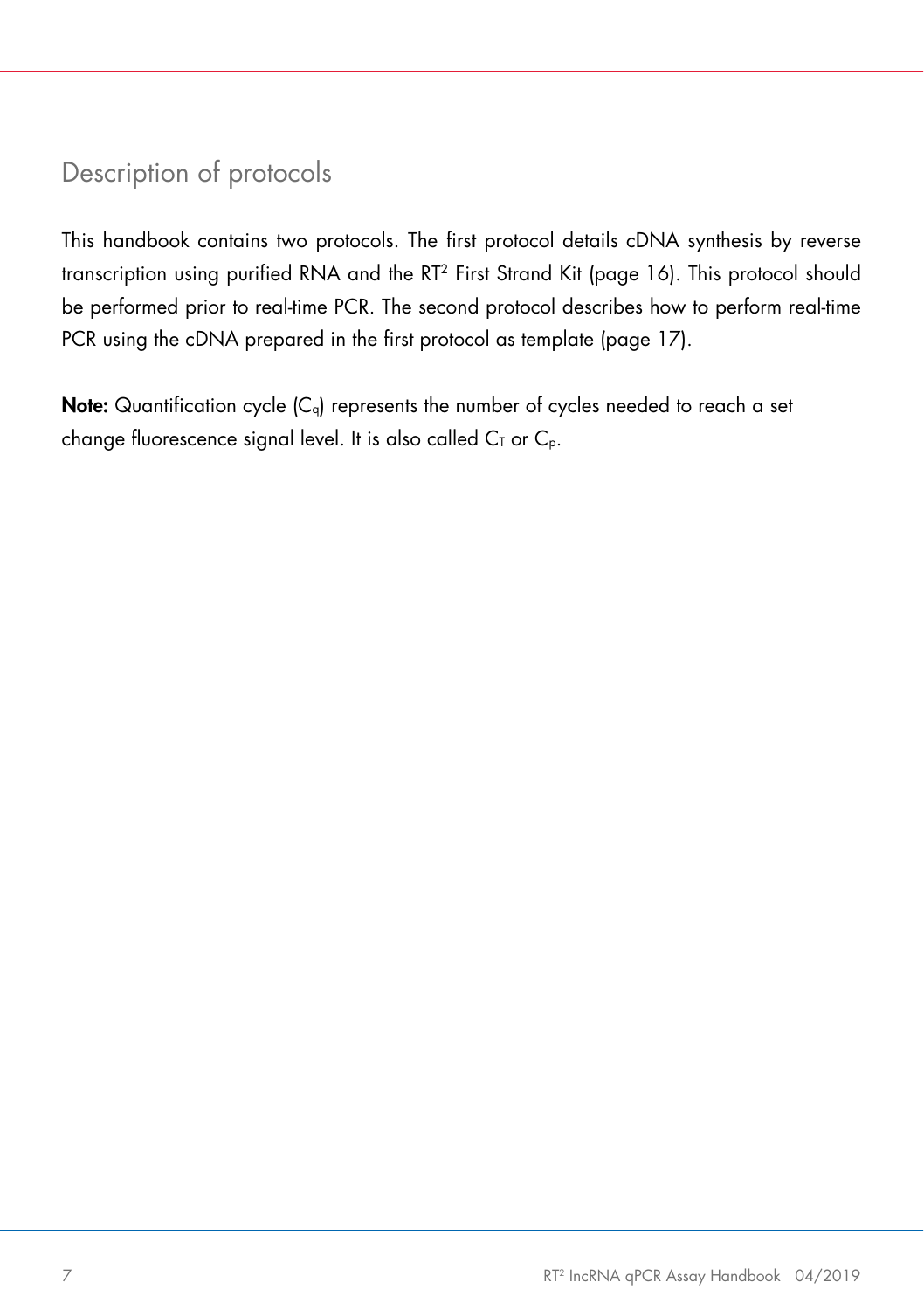# <span id="page-7-1"></span><span id="page-7-0"></span>Equipment and Reagents to Be Supplied by User

When working with chemicals, always wear a suitable lab coat, disposable gloves and protective goggles. For more information, consult the appropriate safety data sheets (SDSs) available from the product supplier.

- RT2 First Strand Kit (cat. no. 330401 and 330404)
- The appropriate RT<sup>2</sup> SYBR Green Mastermix for your real-time cycler. Available RT<sup>2</sup> SYBR Green Mastermixes include the following:
	- $\circ$  RT<sup>2</sup> SYBR Green gPCR Mastermix: suitable for use with real-time cyclers that do not require a reference dye, including Bio-Rad® models CFX96TM, CFX384TM; Bio-Rad/MJ Research models Chromo4TM, DNA Engine Opticon® 2; Roche® LightCyler® 480 and LightCycler 480 Instrument II (96-well and 384-well), and LightCycler 96
	- o RT2 SYBR Green Fluor qPCR Mastermix: suitable for use with Bio-Rad models iCycler®, iQTM5, MyiQTM, MyiQ2
	- $\circ$  RT<sup>2</sup> SYBR Green ROX<sup>TM</sup> qPCR Mastermix: suitable for use with Applied Biosystems<sup>®</sup> models 5700, 7000, 7300, 7500 (Standard and Fast), 7700, 7900HT (Standard and Fast 96-well block, 384-well block), StepOnePlus™, ViiA™ 7 (Standard and Fast 96-well block, 384-well block), QuantiStudio 6 Flex, QuantiStudio 7 Flex, and QuantiStudio 12K Flex (Standard and Fast 96-well block, 384-well block); Eppendorf<sup>®</sup> Mastercycler<sup>®</sup> ep *realplex* models 2, 2S, 4, 4S; Stratagene<sup>®</sup> models Mx3000P®, Mx3005P®, Mx4000®; Takara TP-800
	- $\Omega$  RT<sup>2</sup> SYBR Green ROX FAST Mastermix: suitable for use with the Rotor-Gene® Q and other Rotor-Gene cyclers
- Purified RNA samples
- Real-time PCR cycler
- High-quality, nuclease-free water. Do not use DEPC-treated water.
- Nuclease-free pipet tips and tubes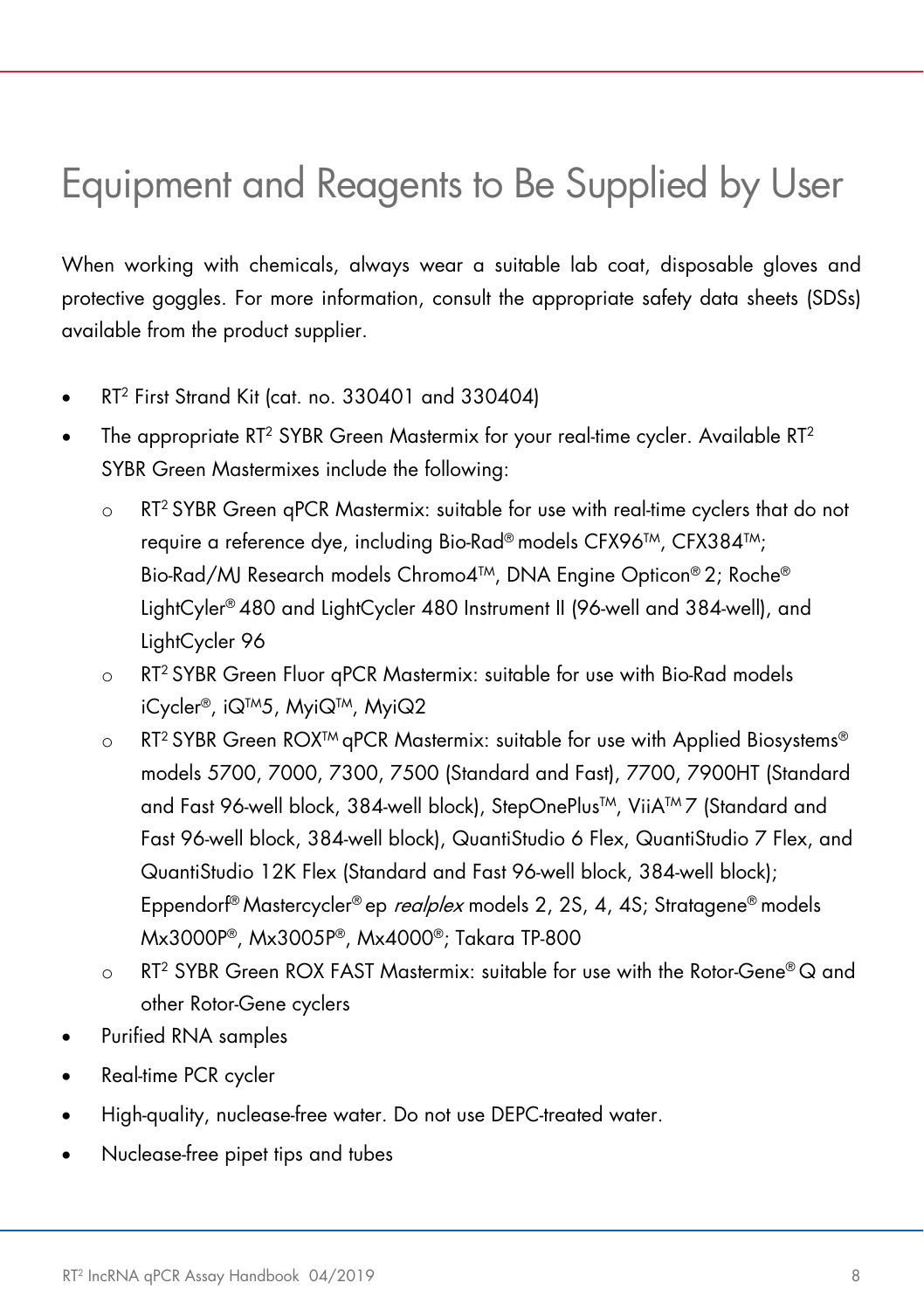- Optional: XpressRef Universal Total RNA to control PCR conditions is available for human (cat. no. 338112) and mouse (cat. no. 338114).
- Optional: RT2 Reverse Transcription Control Assay (cat. no. 330001; assay PPX63340A)
- Optional: RT2 Genomic DNA Contamination Assay (cat. no. 330011)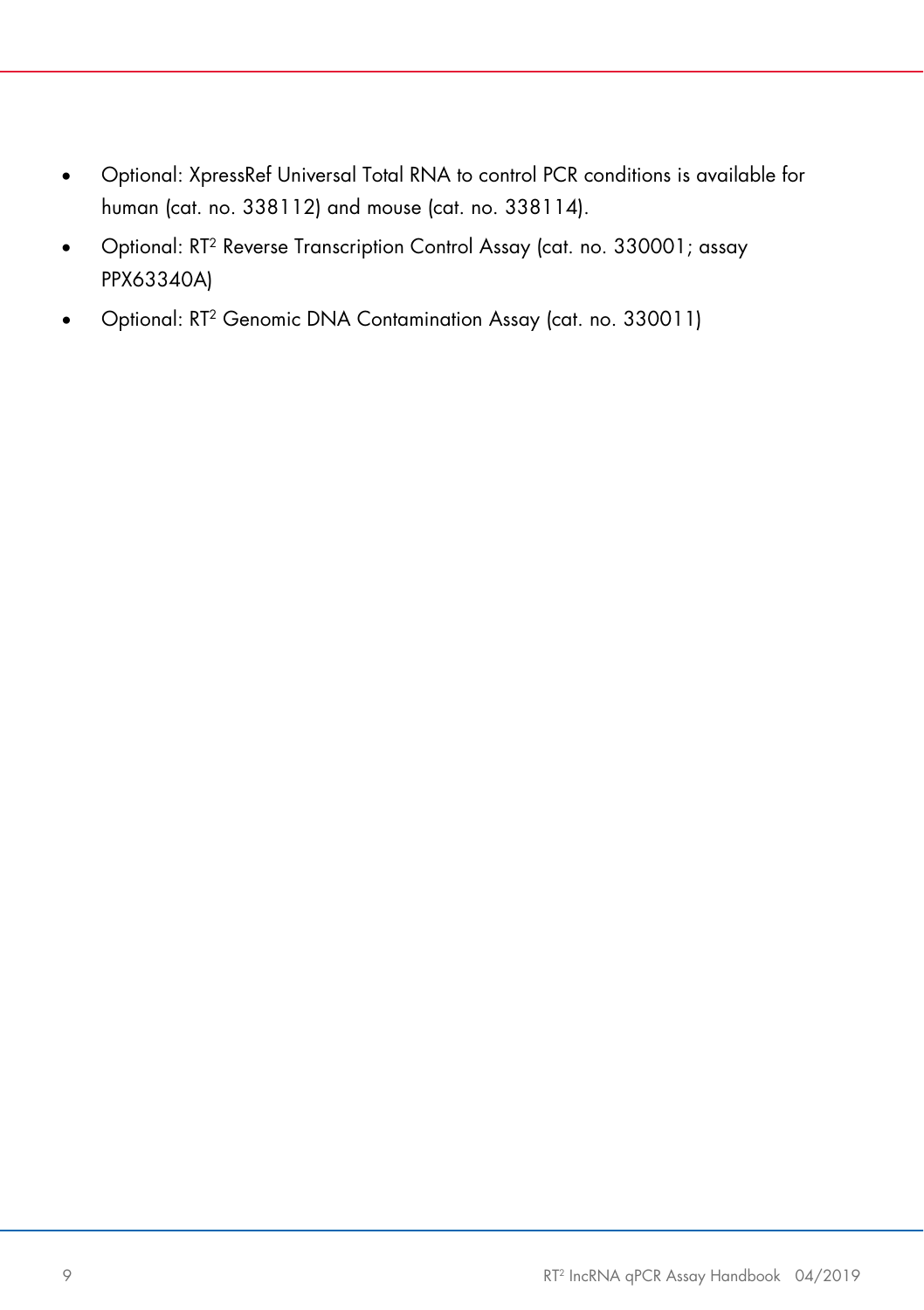### <span id="page-9-0"></span>Important Notes

### <span id="page-9-1"></span>Preparing a workspace free of DNA contamination

For accurate and reproducible RT2 IncRNA qPCR Assay results, it is important to avoid contamination of the assay with foreign DNA. Any DNA contamination will artificially inflate the SYBR Green signal, yielding skewed gene expression profiles and false-positive signals. The most common sources of DNA contamination are the products of previous experiments spread into the air of the working environment. To set up and maintain a working environment free of DNA contamination, follow the guidelines below.

- Wear gloves throughout the procedure. Use only fresh PCR-grade reagents (water) and labware (tips and tubes).
- Physically separate the workspaces used for PCR setup and post-PCR processing or non-PCR operations. Decontaminate the PCR workspace and labware (pipettor barrels, tube racks, etc.) before each use with UV light (to render any contaminating DNA ineffective in PCR through the formation of thymidine dimers) or with 10% bleach (to chemically inactivate and degrade any DNA).
- Close all tubes containing PCR products once you are finished adding or removing volumes. Before discarding any labware (tips and tubes) containing PCR products or other DNA, treat with 10% bleach.
- Do not leave labware (tubes and tip boxes) exposed to the air for long periods of time.

### <span id="page-9-2"></span>RNA preparation, quantification, and quality control

The most important prerequisite for any gene expression analysis experiment is consistent, high-quality RNA from every experimental sample. Residual traces of proteins, salts, or other contaminants may degrade the RNA or decrease the efficiency of enzyme activities necessary for optimal reverse transcription and real-time PCR performance.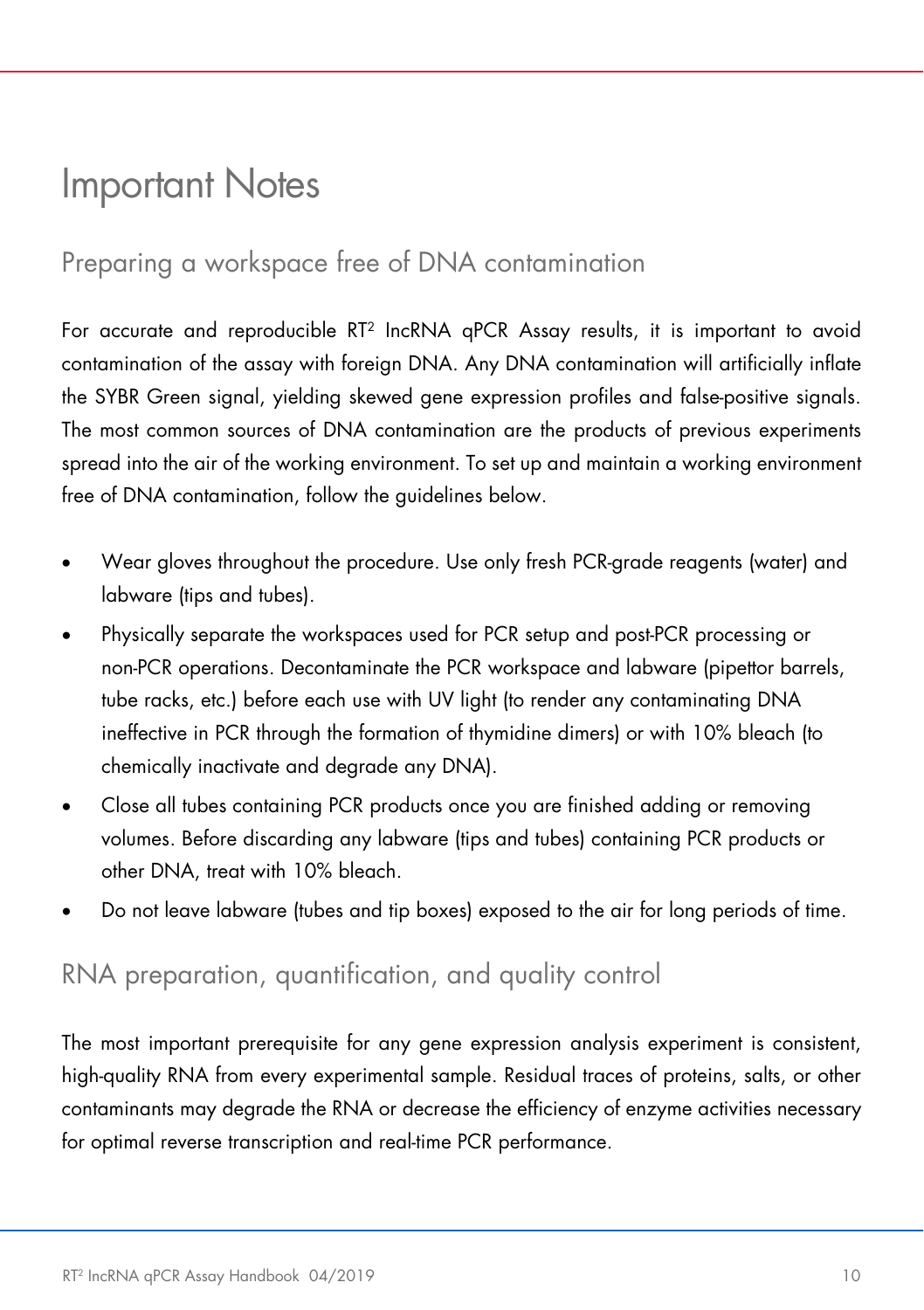### <span id="page-10-0"></span>Recommended RNA preparation methods

High-quality RNA for your real-time PCR experiment should be prepared using one of the methods described below, depending on the biological sample. For optimal results, RNA samples should be suspended in nuclease-free water. Do not use DEPC-treated water.

#### Monitoring reverse transcription and presence of RNase activity

Included with the RT2 First Strand Kit is an artificial RNA that can be spiked into your sample to monitor the presence of RNase activity and the efficiency of reverse transcription from sample to sample. This artificial RNA has no homology to eukaryotic sequences and affords researchers added confidence in detecting low-expressing RNAs and optimal conversion of cDNA during the reverse transcription process.

#### Cultured cells

We recommend the miRNeasy® Mini Kit (cat. no. 217004) for RNA purification from cultured cells. Alternatively, the RNeasy® Mini Kit (cat. no. 74104) can also be used for this purpose. It is important to perform the on-column DNase digestion step described in the *miRNeasy Mini* Handbook (using the RNase-Free DNase Set [cat. no. 79254]).

#### Tissue samples

We recommend the PAXgene Tissue miRNA Kit (alternatively, the RNeasy Microarray Tissue Mini Kit, cat. no. 73304, can also be used) including the optional on-column DNase digestion step described in the RNeasy Microarray Tissue Handbook (using the RNase-Free DNase Set, cat. no. 79254).

#### Formalin-fixed paraffin-embedded (FFPE) samples

We recommend the miRNeasy FFPE Kit (cat. no. 217504); alternatively, the RNeasy FFPE Kit (cat. no. 73504) can also be used for RNA purification from FFPE samples.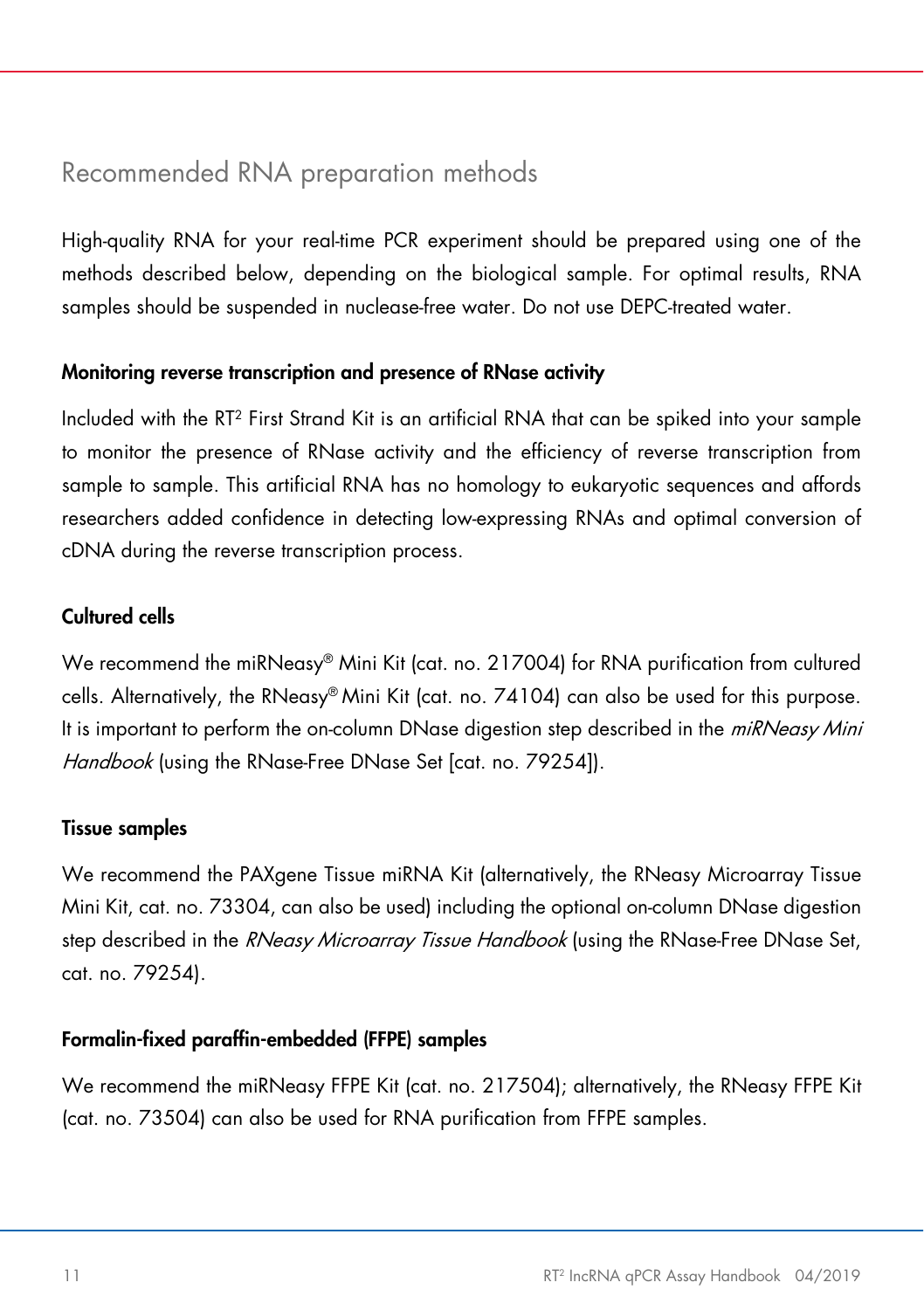#### Small samples yielding <100 ng total RNA

We recommend the miRNeasy Micro Kit (cat. no. 217084); alternatively, the RNeasy Micro Kit (cat. no. 74004) can also be used for RNA purification from small samples.

#### Whole blood samples

We recommend the PAXgene® Blood miRNA Kit (cat. no. 763134) for preparation of total RNA from whole blood samples. Alternatively, the PAXgene Blood RNA Kit (cat. no. 762174) and QIAamp® RNA Blood Mini Kit (cat. no. 52304) can also be used for this purpose.

#### Serum/Plasma samples

We recommend the miRNeasy Serum/Plasma Kit (cat. no. 217184) or exoRNeasy Serum/Plasma Maxi Kit (cat. no. 77064) for preparation of total RNA from serum/plasma samples.

#### Total RNA isolated using a phenol-based method

Total RNA from any biological source material prepared using a phenol-based method (e.g., QIAzol® Lysis reagent, TRIzol® Reagent, RNAzol® Reagent) should be further purified using the miRNeasy Mini Kit. It is important to perform the on-column DNase digestion step described in the *miRNeasy Mini Handbook*.

#### Other biological samples

Refer to the existing literature to find protocols for high-quality RNA purification from other biological samples or contact QIAGEN Technical Service.

### <span id="page-11-0"></span>RNA quantification and quality control

For best results from the RT2 IncRNA qPCR Assays, all RNA samples should also demonstrate consistent quality according to the following criteria: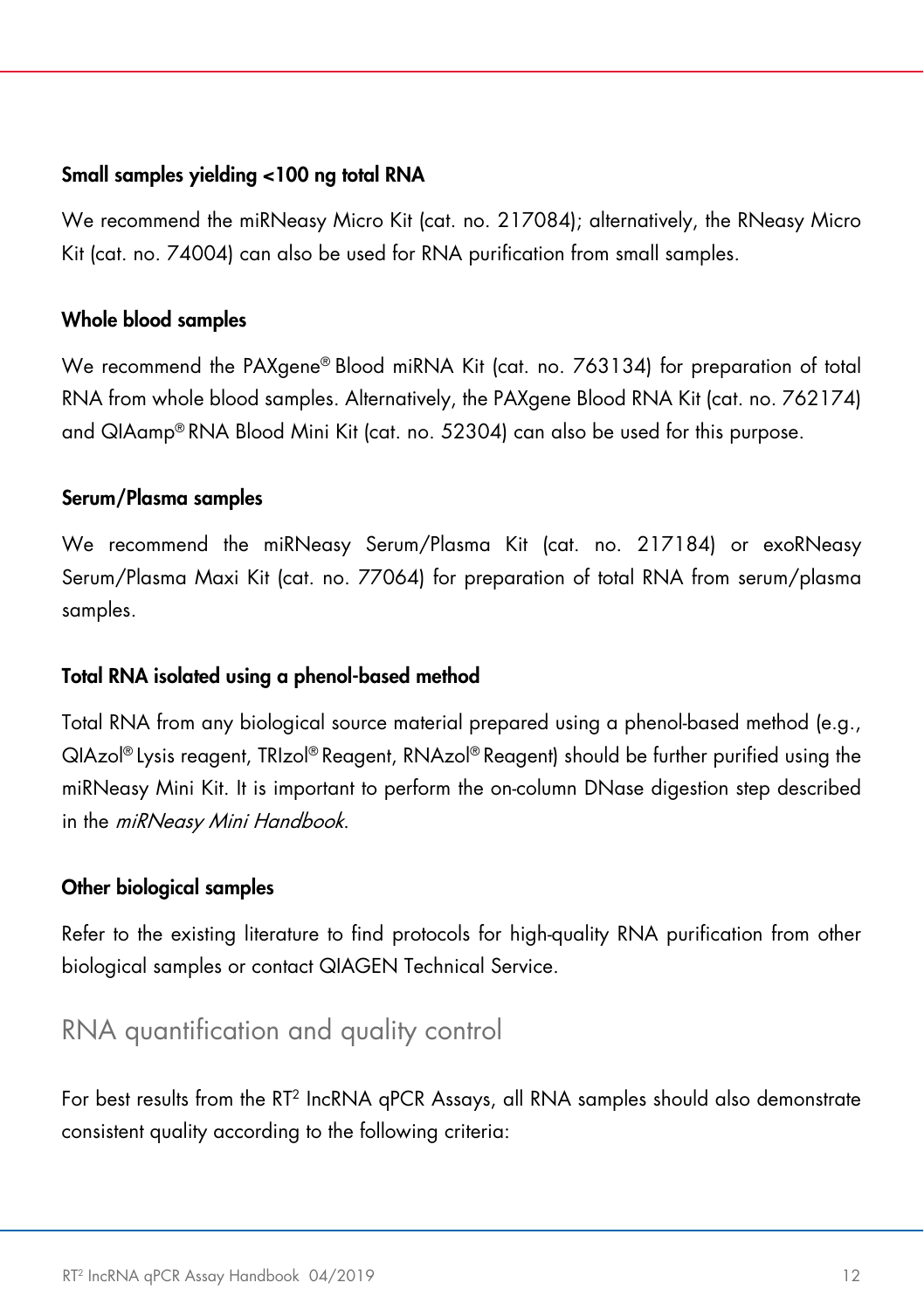#### Concentration and purity determined by UV spectrophotometry

The concentration and purity of RNA should be determined by measuring the absorbance in a spectrophotometer. Prepare dilutions and measure absorbance in 10 mM Tris·Cl, [\\*](#page-12-0) pH 8.0. The spectral properties of nucleic acids are highly dependent on pH. An absorbance reading of 1.0 at 260 nm in a 1 cm dependent path corresponds to an RNA concentration of 40 µg/ml.

- $A_{260}$ : $A_{230}$  ratio should be greater than 1.7
- A260:A280 ratio should be 1.8 to 2.0
- Concentration determined by  $A_{260}$  should be >40  $\mu$ g/ml

#### Ribosomal RNA band integrity

Run an aliquot of each RNA sample on a denaturing agarose gel or the Agilent® Bioanalyzer using an RNA 6000 Nano LabChip® or the QIAxcel Advanced System using the QIAxcel RNA QC Kit v2.0 (929104). Verify that there are sharp bands/peaks present for both the 18S and 28S ribosomal RNAs [\(Figure 1\)](#page-13-1). Any smearing of the RNA bands or shoulders on the RNA peaks indicates that degradation has occurred in the RNA sample.

<span id="page-12-0"></span><sup>\*</sup> When working with chemicals, always wear a suitable lab coat, disposable gloves, and protective goggles. For more information, please consult the appropriate material safety data sheets (MSDSs), available from the product supplier.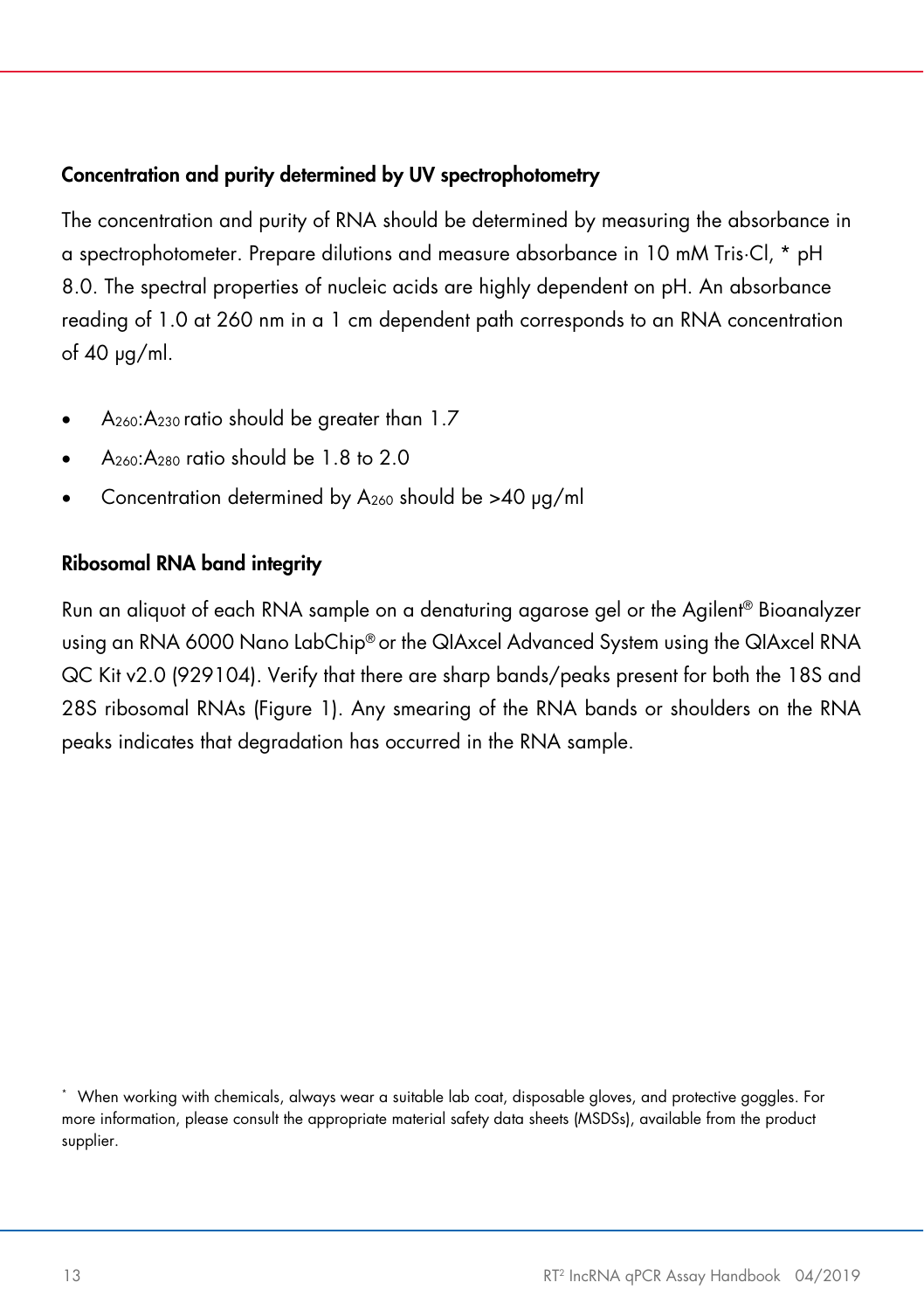

<span id="page-13-1"></span>Figure 1. Ribosomal RNA integrity. <sup>N</sup>An Agilent Bioanalyzer electropherogram of high-quality total RNA showing strong and sharp peaks for the 18S (left) and 28S (right) ribosomal RNA. Due to high quality of the RNA, peaks do not have shoulders (especially to the left of each peak). B Agarose gel electrophoresis shows sharp bands (especially at the bottom of each band) for 28S and 18S ribosomal RNA.

### <span id="page-13-0"></span>Genomic DNA contamination

Eliminating genomic DNA contamination is essential for obtaining optimal real-time gene expression profiling results using the RT2 IncRNA qPCR Assays. Use of a no reverse transcription (NRT) control, in which reverse transcriptase is replaced with water in the cDNA synthesis reaction, is the most accurate way to detect DNA contamination. If the difference in Cq values between the NRT control and a complete reaction for the same gene of interest (GOI) is greater than 6, then any DNA contamination will not affect the reliability of the relative gene expression analysis.

To remove any residual contamination from your RNA samples, we strongly recommend RNA purification using the miRNeasy Mini Kit, including the optional on-column DNase digestion step, followed by cDNA synthesis using the RT2 First Strand Kit. If required, individual, species-specific RT<sup>2</sup> qPCR Primer gDNA Controls are available (cat. no. 330011).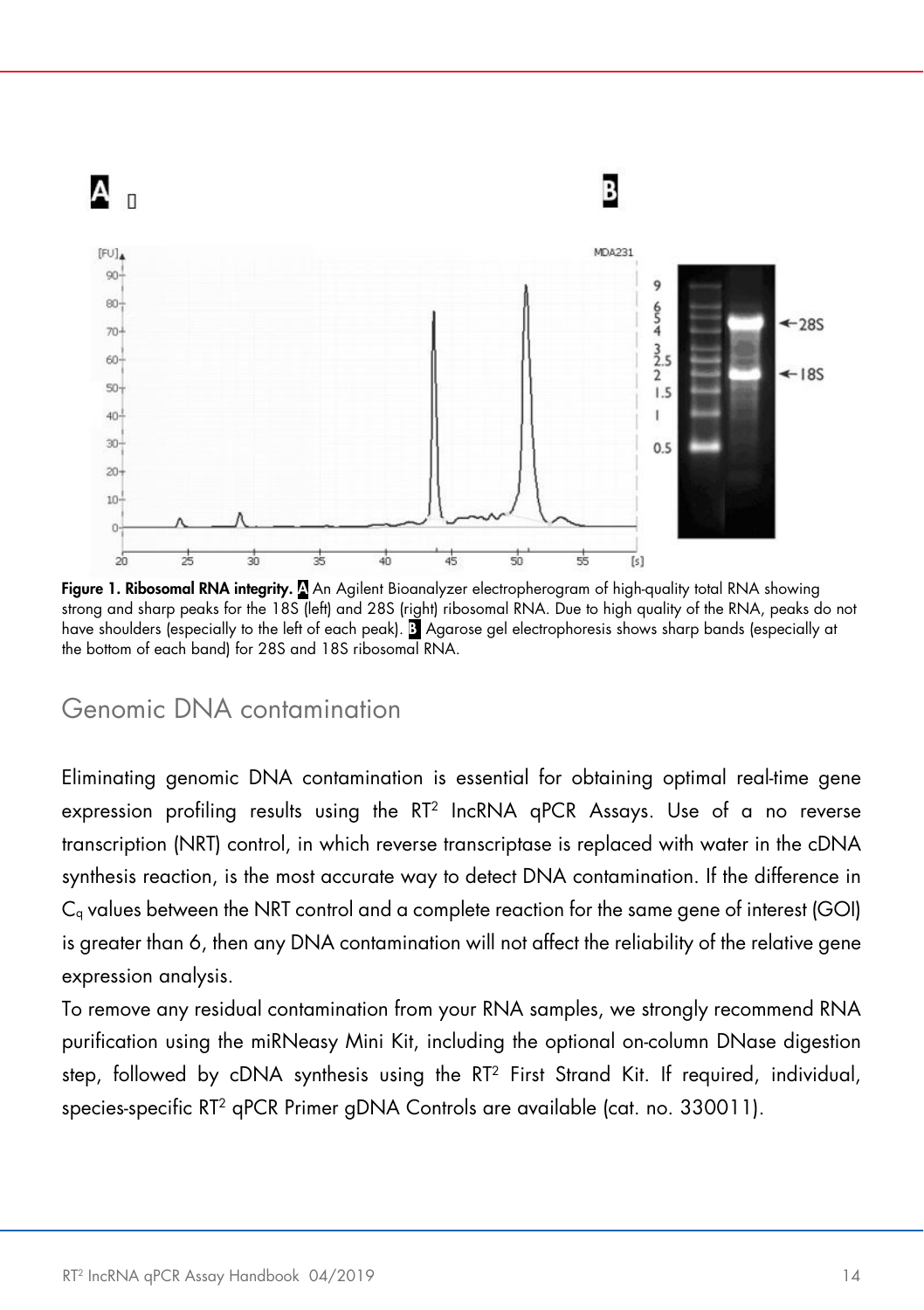### <span id="page-14-0"></span>Starting RNA amounts

The RT2 IncRNA qPCR Assays provide results with as little as 25 ng or as much as 5 µg total RNA per cDNA synthesis reaction. For smaller starting RNA amounts, the RT<sup>2</sup> PreAMP cDNA Synthesis Kit (cat. no. 330451) enables IncRNA expression analysis from as little as 1 ng total RNA or 100 ng RNA from FFPE samples by preamplifying first strand cDNA. This allows IncRNA expression analysis from samples such as fine needle biopsy samples, laser captured microdissection samples, stem cell clusters or embryoid bodies, FACS® generated cells, or FFPE samples. For more details, see the RT<sup>2</sup> IncRNA PreAMP cDNA Synthesis Handbook.

The optimal amount of starting material depends on the relative abundance of the transcripts of interest. Lower abundance transcripts require more RNA; higher abundance transcripts require less RNA. Greater amounts of input total RNA yield a greater number of positive calls (i.e., genes expressed in the linear dynamic range of the method). Lower amounts of input total RNA yield a smaller number of positive calls.

For successful results, we recommend that first-time users start with 1 g to 2 g total RNA. We recommend using a consistent amount of total RNA for all samples in a single experiment to facilitate the selection of stable normalization genes during data analysis.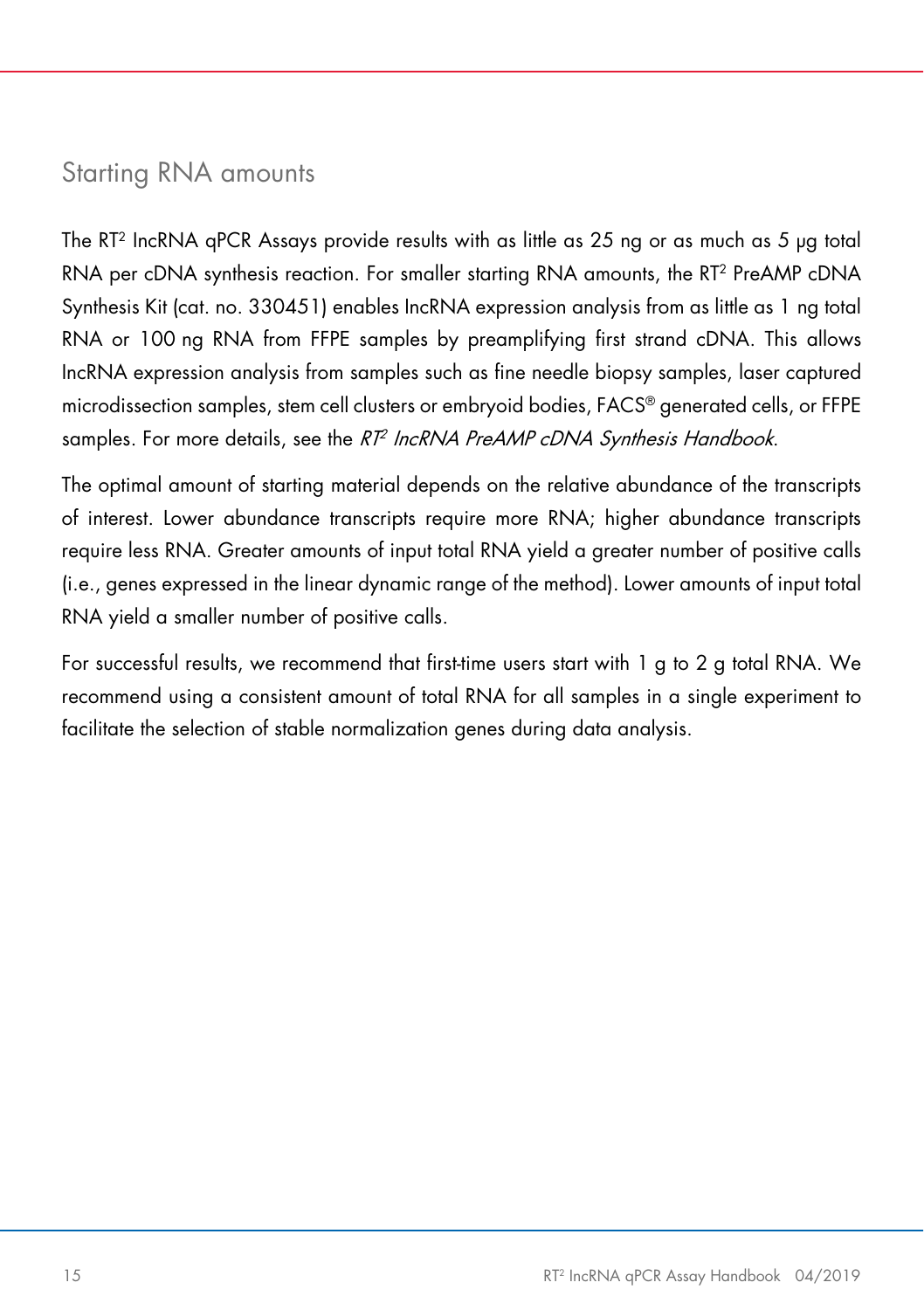# <span id="page-15-0"></span>Protocol: cDNA Synthesis Using the RT<sup>2</sup> First Strand Kit

### <span id="page-15-1"></span>Important points before starting

- Use the same amount of total RNA for reverse transcription of each sample. First-time users are recommended to start with 1–2 µg total RNA.
- Do not use DEPC-treated water. Use high-quality, nuclease-free water.
- The RT<sup>2</sup> First Strand Kit is not compatible with the chemicals in DNA-free<sup>™</sup> DNA Removal kits from Ambion®. If your RNA sample has been treated with DNA-free reagents, contact QIAGEN Technical Service.

### <span id="page-15-2"></span>Procedure

- 1. Briefly centrifuge the reagents of the RT2 First Strand Kit (10–15 seconds) to bring the contents to the bottom of the tubes.
- 2. Prepare the genomic DNA elimination mix for each RNA sample in a sterile PCR tube according to [Table 1.](#page-15-3) Mix gently by pipetting up and down, and then centrifuge briefly. To perform a no-template control, omit the RNA and substitute with 10 µl Nuclease-Free Water.

| Component           | Amount          |
|---------------------|-----------------|
| <b>RNA</b>          | $25$ ng $-5$ µg |
| Buffer GE           | $2 \mu$         |
| Nuclease-Free Water | Variable        |
| <b>Total volume</b> | 10 µl           |

#### <span id="page-15-3"></span>Table 1. Genomic DNA elimination mix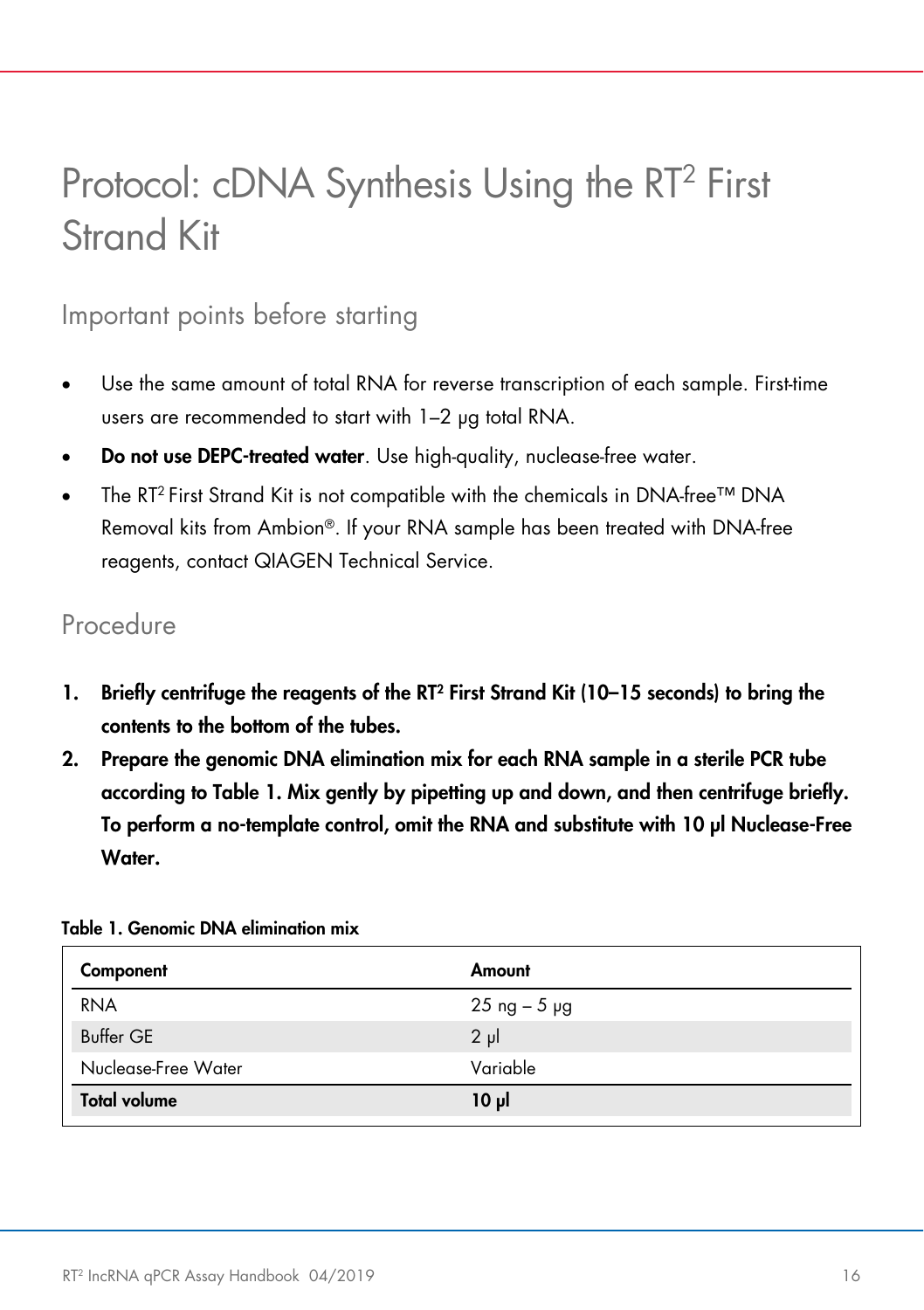- 3. Incubate the genomic DNA elimination mix for 5 minutes at 42°C, then place immediately on ice for at least 1 minute.
- 4. Prepare the reverse-transcription mix according to [Table 2.](#page-16-0) To prepare an NRT control, replace the RE3 Reverse Transcriptase Mix with the appropriate volume of Nuclease-Free Water.

| Component                            | Volume for 1<br>reaction | Volume for 6<br>reactions | Volume for 24<br>reactions |
|--------------------------------------|--------------------------|---------------------------|----------------------------|
| 5x Buffer BC3                        | $4 \mu$                  | $24$ pl                   | 96 µl                      |
| Control P <sub>2</sub>               | $1 \mu$                  | $6 \mu$                   | $24$ µ                     |
| <b>RE3 Reverse Transcriptase Mix</b> | $2 \mu$                  | $12 \mu$                  | $48$ pl                    |
| Nuclease-Free Water                  | $3 \mu$                  | 18 <sub>µ</sub>           | $72 \mu$                   |
| <b>Total volume</b>                  | 10 µl                    | $60$ $\mu$                | 240 µl                     |

<span id="page-16-0"></span>Table 2. Reverse-transcription mix

- 5. Add 10 µl reverse-transcription mix to each tube containing genomic DNA elimination mix. Mix gently by pipetting up and down.
- 6. Incubate at 37°C for exactly 60 minutes, then immediately stop the reaction by incubating at 95°C for 5 minutes.
- 7. Place the reactions on ice and add 91 µl Nuclease-Free Water to each reaction. Mix by pipetting up and down several times.
- 8. Proceed with the real-time PCR protocol.

If you wish to store the reactions prior to real-time PCR, transfer them to a  $-20^{\circ}$ C freezer.

For quality control analysis using the RT<sup>2</sup> RNA QC PCR Array, follow the protocol in the RT<sup>2</sup> RNA QC PCR Array Handbook using a 6 µl aliquot of the diluted cDNA template.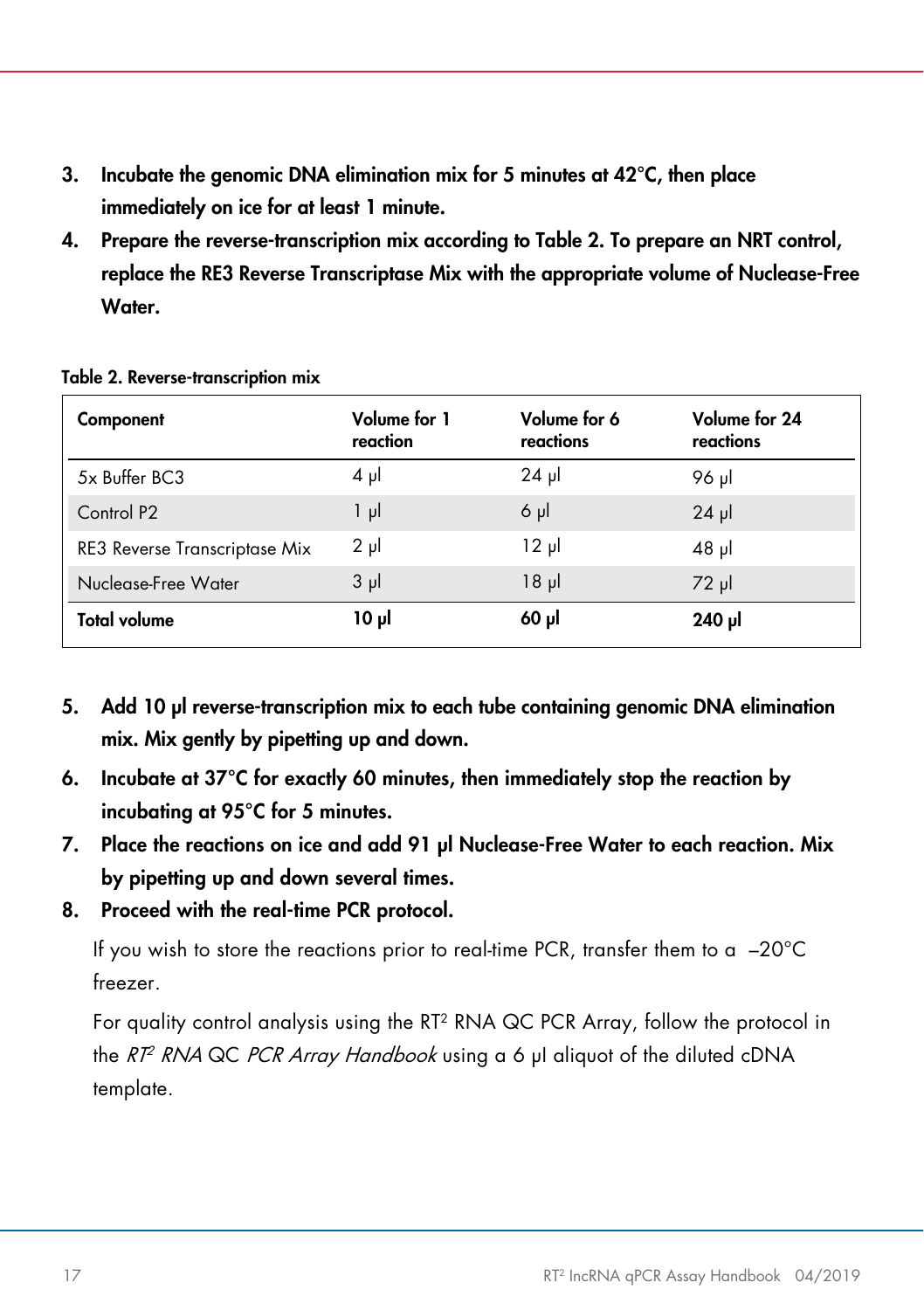# <span id="page-17-0"></span>Protocol: Real-Time PCR Using RT2 IncRNA qPCR Assays and RT2 SYBR Green Mastermixes

<span id="page-17-1"></span>Important points before starting

- Ensure that the RT<sup>2</sup> SYBR Green Mastermix is suitable for your real-time cycler (see [page](#page-7-1) 8).
- For accuracy and precision, ensure that micropipettors are calibrated before beginning the protocol. Be sure not to introduce bubbles into the wells/tubes when pipetting.
- Do not use DEPC-treated water. Use high-quality, nuclease-free water.
- If precipitates are present in the master mix tubes, warm the reagents at  $42^{\circ}$ C for 1 minute and vortex briefly to dissolve. Repeat if necessary.
- To ensure that each experimental sample yields a reliably detectable  $C<sub>I</sub>$  value in real-time PCR, we recommend using 1 µl diluted cDNA template. To monitor variability between assays, prepare triplicate reactions for each template.
- For every experimental sample, prepare reactions for every GOI and for a set of reference genes (REF) to normalize the raw data. Choose REF(s) known to not change their expression under the experimental conditions. Refer to [Table 3](#page-18-0) for recommended REFs.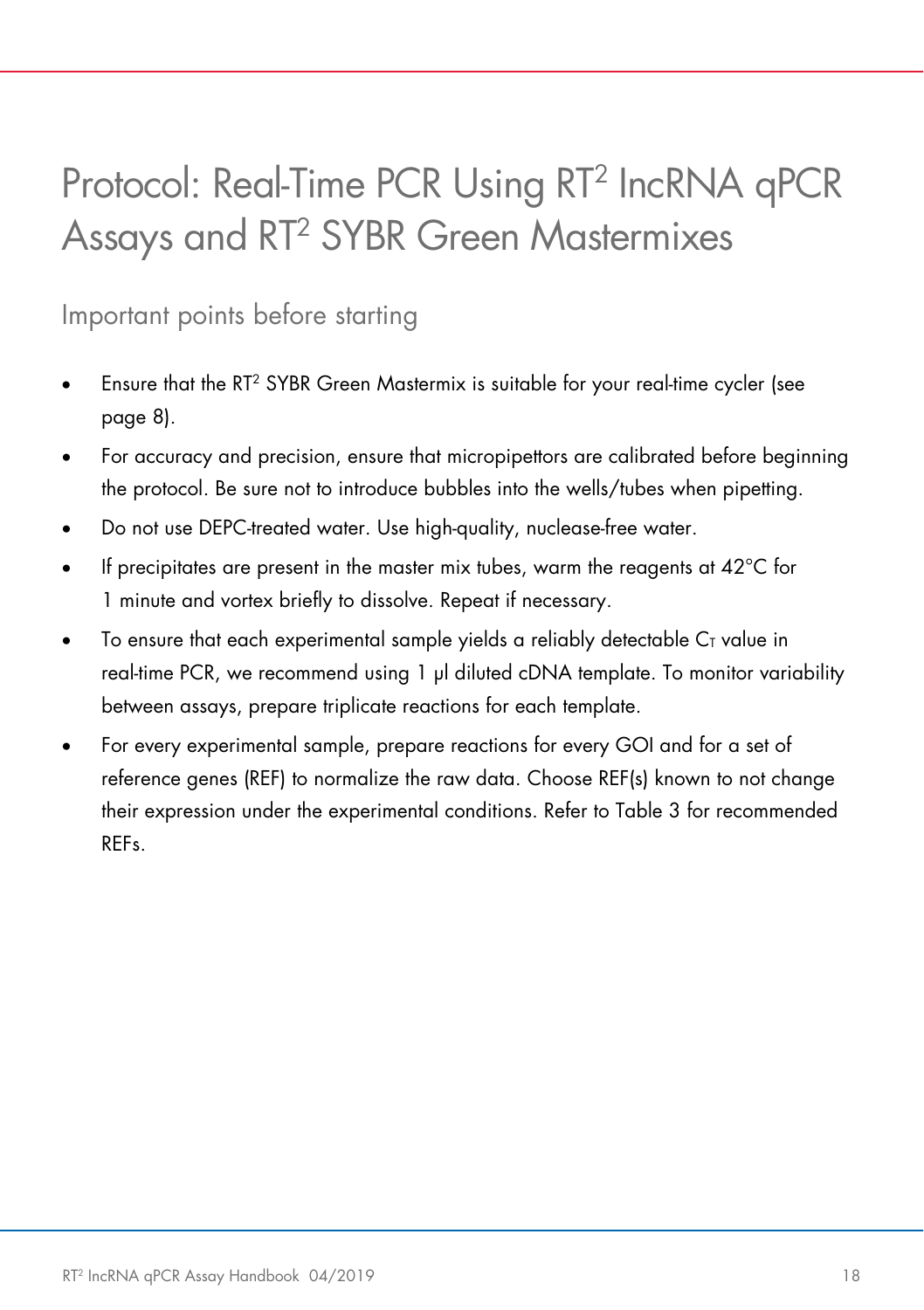| <b>Species</b> | Gene symbol      | <b>Description</b>                                                     | <b>Species</b> | Gene symbol                      | <b>Description</b>                                                     |
|----------------|------------------|------------------------------------------------------------------------|----------------|----------------------------------|------------------------------------------------------------------------|
| Human          | ACTB             | Actin, beta                                                            | Mouse          | Actb                             | Actin, beta                                                            |
| Human          | B <sub>2</sub> M | $Beta-2-$<br>microglobulin                                             | Mouse          | B2m                              | $Beta-2-$<br>microglobulin                                             |
| Human          | <b>GAPDH</b>     | Gluceraldehyde-3-<br>phophate<br>dehydrogenase                         | Mouse          | Gapdh                            | Gluceraldehyde-3-<br>phophate<br>dehydrogenase                         |
| Human          | <b>GUSB</b>      | Glucuronidase,<br>beta                                                 | Mouse          | Gusb                             | Glucuronidase,<br>beta                                                 |
| Human          | HPRT1            | Hypoxanthine<br>phosphoribosyl-<br>transferase 1                       | Mouse          | Hsp90ab1                         | Heat shock protein<br>90 alpha<br>(cytosolic), class B<br>member I     |
| Human          | HSP90ABI         | Heat shock protein<br>90kDa alpha<br>(cytosolic), class B<br>member I  | Mouse          | Ldha                             | Lactate<br>dehydrogenase A                                             |
| Human          | <b>LDHA</b>      | Lactate<br>dehydrogenase A                                             | Mouse          | Pgk 1                            | Phosphoglycerate<br>kinase I                                           |
| Human          | <b>NONO</b>      | Non-POU domain<br>containing,<br>octamer-binding                       | Mouse          | Ppih                             | Peptidyl prolyl<br>isomerase H                                         |
| Human          | <b>PGKI</b>      | Phosphoglycerate<br>kinase I                                           | Mouse          | Rn18s                            | 18S ribosomal<br><b>RNA</b>                                            |
| Human          | PPIA             | Peptidylprolyl<br>isomerase A<br>(cyclophilin A)                       | Mouse          | Sdha                             | Succinate<br>dehydrogenase<br>complex, subunit<br>A, flavoprotein (Fp) |
| Human          | PPIH             | Peptidylprolyl<br>isomerase H<br>(cyclophilin H)                       | Mouse          | Tbp                              | TATA box binding<br>protein                                            |
| Human          | <b>RPLPO</b>     | Ribosomal protein,<br>large, PO                                        | Mouse          | <b>Tfrc</b>                      | Transferrin receptor                                                   |
| Human          | <b>RPLPI</b>     | Ribosomal protein,<br>large, P1                                        | Mouse          | Ubc                              | Ubiquitin C                                                            |
| Human          | <b>SDHA</b>      | Succinate<br>dehydrogenase<br>complex, subunit<br>A, flavoprotein (Fp) | Mouse          | S <sub>nor</sub> 73 <sub>b</sub> | Small nucleolar<br>RNA, H/ACA box<br>73 <sub>b</sub>                   |

<span id="page-18-0"></span>Table 3. List of recommended reference genes

Continues on next page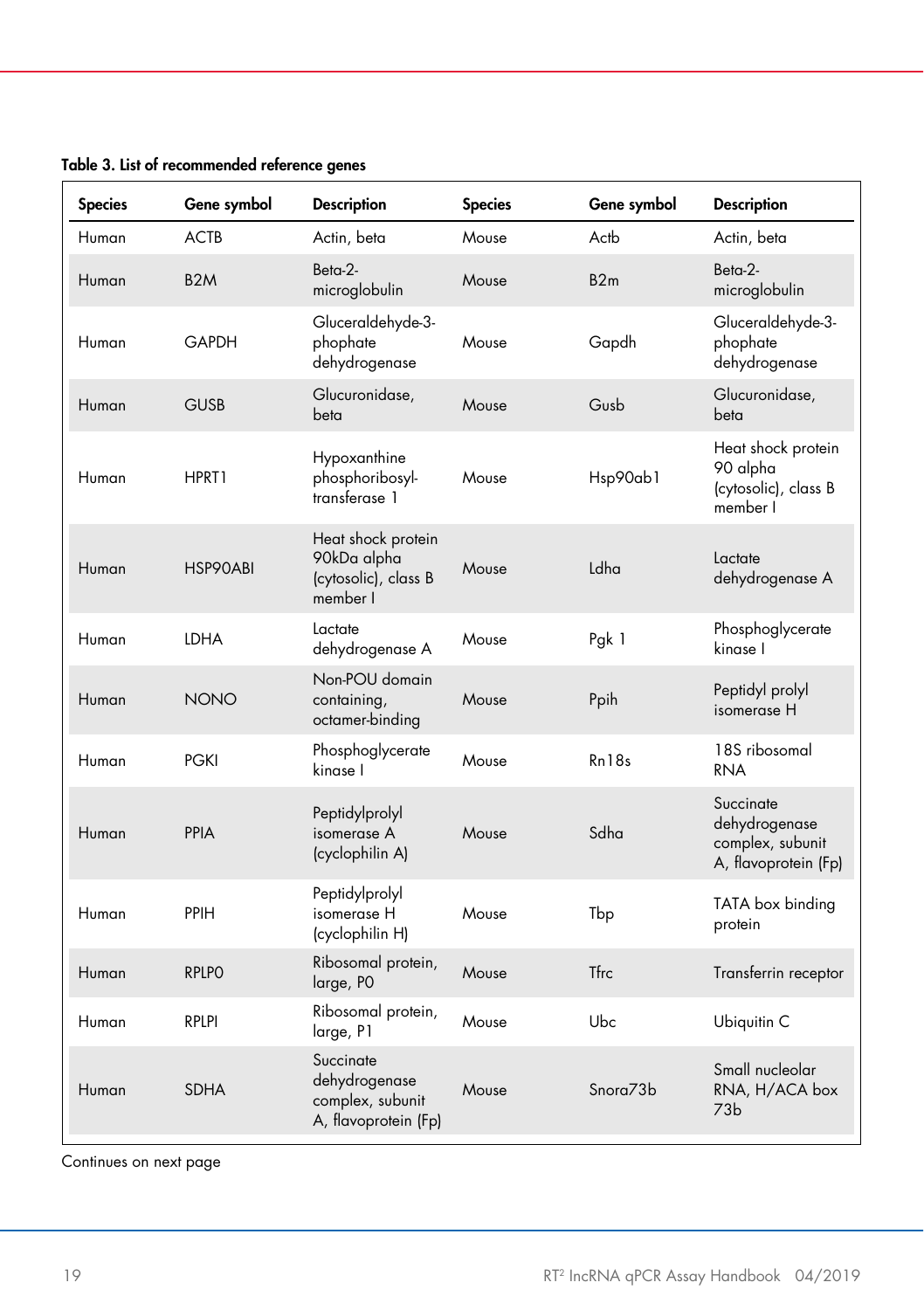| Continued from previous page |  |  |
|------------------------------|--|--|
|                              |  |  |

| <b>Species</b> | Gene symbol | <b>Description</b>                       | <b>Species</b> | Gene symbol | <b>Description</b> |
|----------------|-------------|------------------------------------------|----------------|-------------|--------------------|
| Human          | TBP         | TATA box binding<br>protein              |                |             |                    |
| Human          | <b>TFRC</b> | Transferrin receptor<br>(p90, CD71)      |                |             |                    |
| Human          | SNORA73A    | Small nucleolar<br>RNA, H/ACA box<br>73A |                |             |                    |

- **Optional:** Prepare a positive control reaction using template known to represent the genes of interest, such as template generated from XpressRef Universal Total RNA.
- To control for DNA contamination introduced during reaction setup, prepare a no template control (NTC) reaction replacing template with water.
- To control for genomic DNA contamination, perform one assay for each GOI and each REF using an equivalent volume of product from the no reverse transcription (NRT) reaction performed for each RNA sample.
- **Optional:** Generate a standard curve for each GOI and REF. To generate a standard curve, prepare a 5-point series of 5- or 10-fold dilutions in duplicate using a template known to represent the genes of interest, such as template generated from XpressRef Universal Total RNA.

#### Procedure for real-time PCR detection

- 1. Briefly centrifuge the RT<sup>2</sup> SYBR Green Mastermix, RT<sup>2</sup> IncRNA qPCR Assay, and cDNA synthesis reaction (10–15 seconds) to bring the contents to the bottom of the tubes. Note: As the RT<sup>2</sup> SYBR Green Mastermix contains HotStart DNA Tag Polymerase that is active only after heat inactivation, reactions can be prepared at room temperature  $(15-25^{\circ}C)$ .
- 2. Prepare the PCR components in a nuclease-free tube as described in [Table 4.](#page-20-0)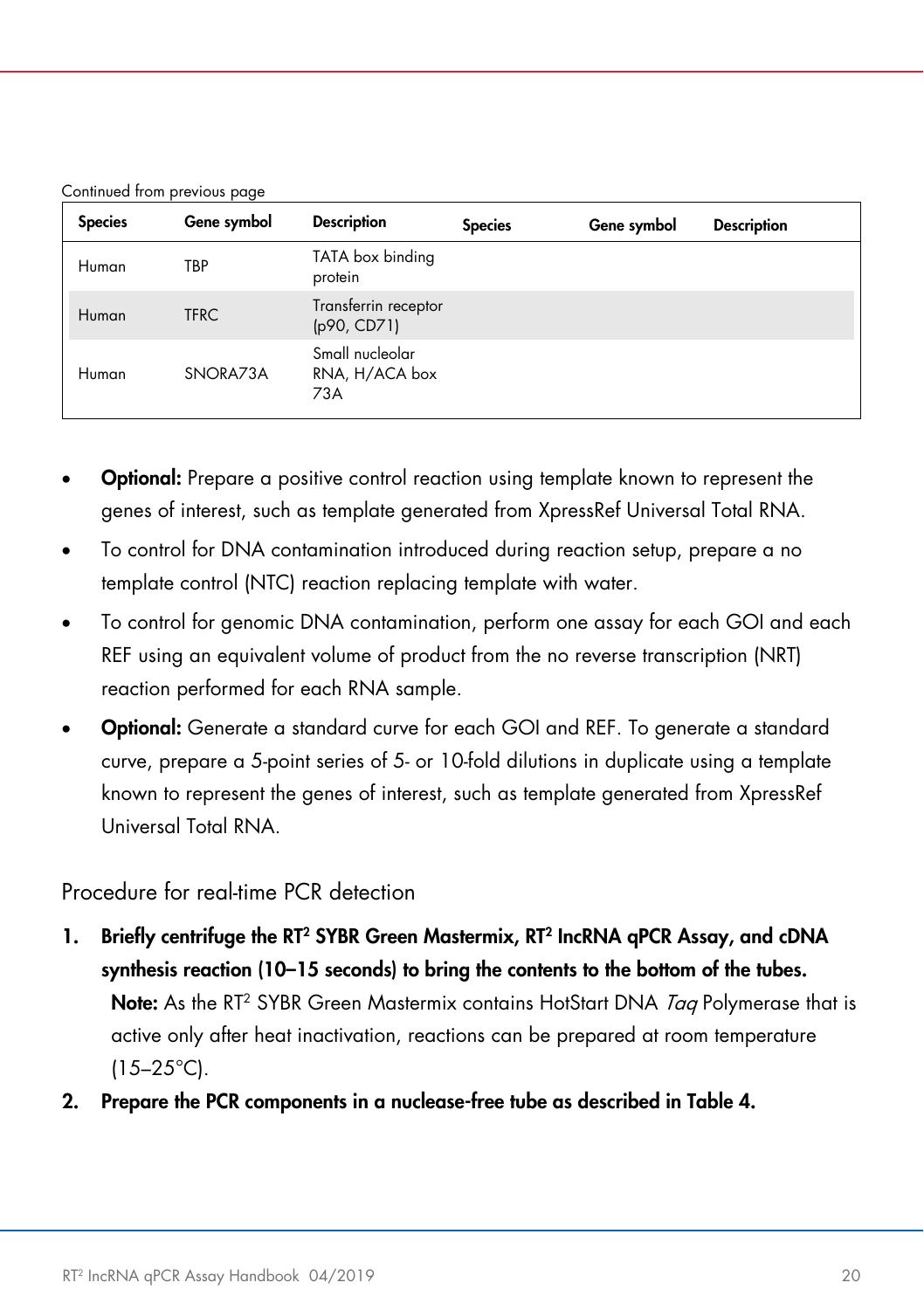<span id="page-20-0"></span>Table 4. PCR components per reaction

| Component                                               | <b>Volume for 1 reaction</b> | <b>Volume for 3 reactions</b> |
|---------------------------------------------------------|------------------------------|-------------------------------|
| Nuclease-Free Water                                     | $10.5$ pl                    | $34.7$ pl                     |
| RT <sup>2</sup> SYBR Green Mastermix                    | $12.5$ pl                    | $41.3$ pl                     |
| cDNA                                                    | 1 µl                         | $3.3$ pl                      |
| RT <sup>2</sup> IncRNA qPCR Assay<br>$(10 \mu M$ stock) | $1 \mu$                      | $3.3$ pl                      |
| <b>Total volume</b>                                     | $25$ µ                       | 82.6 µl (25 µl/well)          |

Note: If performing multiple reactions, prepare a mix containing RT<sup>2</sup> SYBR Green Mastermix, cDNA synthesis reaction, and Nuclease-Free Water by scaling up the volumes shown in [Table 4.](#page-20-0) We recommend preparing 10% more mix than is required to allow for pipetting errors (i.e., for 96 reactions, prepare enough PCR components mix for 106 reactions). Add the mix to the RT2 IncRNA qPCR Assay solutions using a repeat pipet.

3. Briefly centrifuge the PCR components mix and place the tube (s) into the real-time cycler.

If using plates instead of tubes, centrifuge the plate for 1 minute at  $1000 \times a$  to remove bubbles.

4. Program the real-time cycler according to Table 5, 6, or 7, depending on the real-time cycler used. Run the program.

Note: For additional help with instrument set-up, see our setup protocol for your cycler at [www.qiagen.com/products/catalog/assay-technologies/real-time-pcr-and-rt-pcr](http://www.qiagen.com/products/catalog/assay-technologies/real-time-pcr-and-rt-pcr-reagents/rt2-profiler-pcr-arrays#resources)[reagents/rt2-profiler-pcr-arrays#resources](http://www.qiagen.com/products/catalog/assay-technologies/real-time-pcr-and-rt-pcr-reagents/rt2-profiler-pcr-arrays#resources).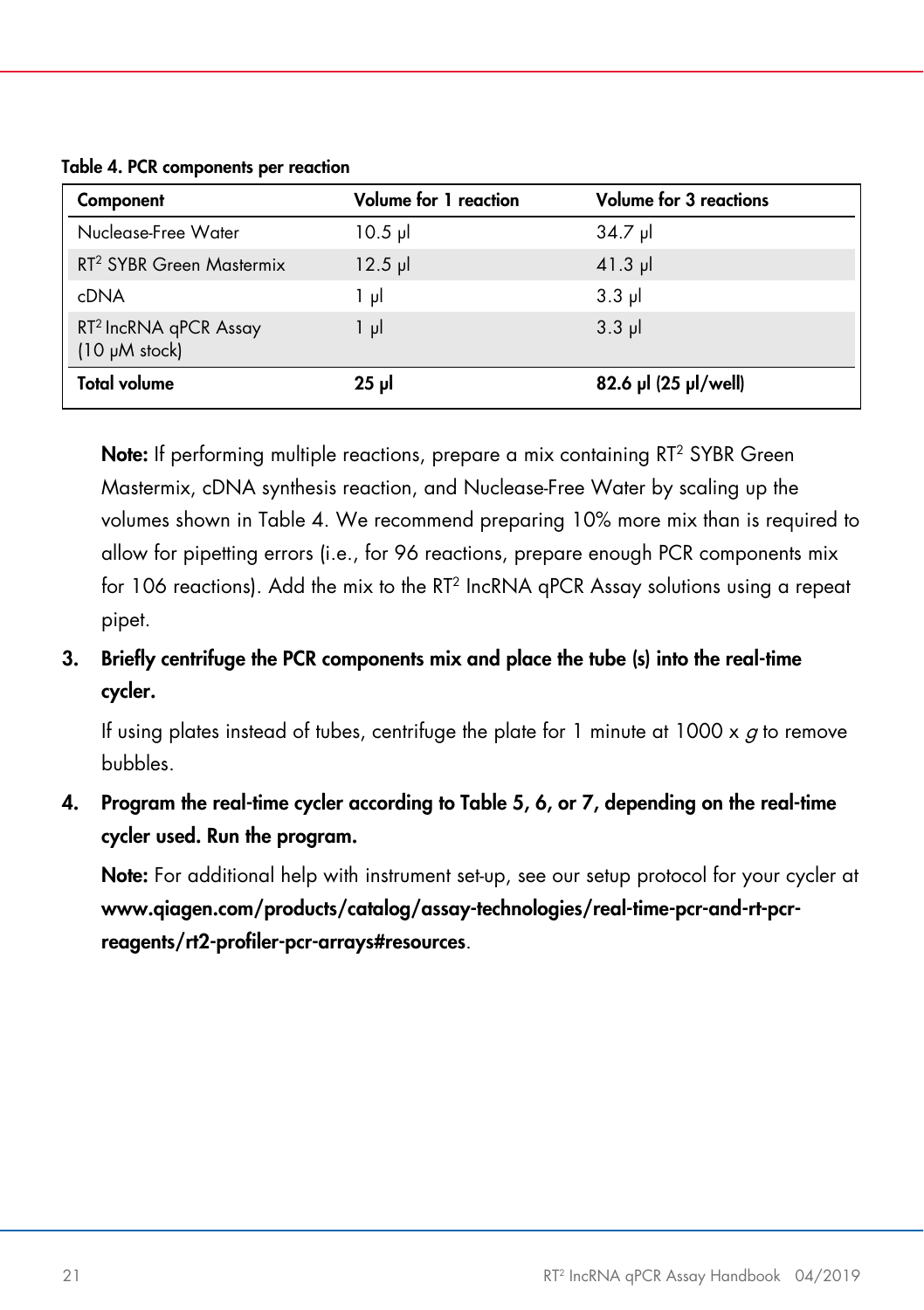| Table 5. Cycling conditions for Applied Biosystems, Eppendorf Mastercycler ep realplex, and Bio-Rad CFX96 and |  |
|---------------------------------------------------------------------------------------------------------------|--|
| CFX384 cyclers* <sup>†</sup>                                                                                  |  |

| Cycles | Duration               | Temperature                      | <b>Comments</b>                                                   |
|--------|------------------------|----------------------------------|-------------------------------------------------------------------|
|        | $10 \text{ min}$       | 95 $°C$                          | HotStart DNA Tag Polymerase is<br>activated by this heating step. |
| 40     | 15 <sub>s</sub><br>min | $95^{\circ}$ C<br>$60^{\circ}$ C | Perform fluorescence data collection.                             |

\* Recommended for the following cyclers: Applied Biosystems models 5700, 7000, 7300, 7500, 7700, 7900HT, StepOnePlus, ViiA 7, QuantiStudio 6 Flex, QuantiStudio 7 Flex, and QuantiStudio 12K Flex; Bio-Rad models iCycler, iQ5, MyiQ, MyiQ2, CFX96, CFX384; Stratagene models Mx3000P, Mx3005P, Mx4000P; Eppendorf Mastercycler ep realplex models 2, 2S, 4, 4S.

† For Bio-Rad models CFX96 and CFX384: adjust the ramp rate to 1°C/s.

‡ For Eppendorf Mastercycler ep realplex models 2, 2S, 4, and 4S: for the Silver Thermoblock, adjust the ramp rate to 26%; for the Aluminum Thermoblock, adjust the ramp rate to 35%. Refer to the setup protocol at [www.qiagen.com/products/catalog/assay-technologies/real-time-pcr-and-rt-pcr-reagents/rt2-profiler-pcr](http://www.qiagen.com/products/catalog/assay-technologies/real-time-pcr-and-rt-pcr-reagents/rt2-profiler-pcr-arrays#resources)[arrays#resources](http://www.qiagen.com/products/catalog/assay-technologies/real-time-pcr-and-rt-pcr-reagents/rt2-profiler-pcr-arrays#resources) for detailed setup instructions.

#### Table 6. Cycling conditions for Roche cyclers§

| Cycles | <b>Duration</b>  | Temperature    | <b>Comments</b>                                                   |
|--------|------------------|----------------|-------------------------------------------------------------------|
|        | $10 \text{ min}$ | 95 $°C$        | HotStart DNA Tag Polymerase is<br>activated by this heating step. |
| 45     | 15s              | $95^{\circ}$ C | Perform fluorescence data collection.                             |
|        | 1 min            | $60^{\circ}$ C |                                                                   |

§ Recommended for the Roche LightCycler 480. If using a Roche LightCycler 480 II, adjust the ramp rate to 1.5°C/s for the 96-well block and 1.8°C/s for the 384-well block. Refer to the setup protocol for your cycler at [www.qiagen.com/products/catalog/assay-technologies/real-time-pcr-and-rt-pcr-reagents/rt2-profiler-pcr](https://www.qiagen.com/au/shop/pcr/primer-sets/rt2-profiler-pcr-arrays/?akamai-feo=off&clear=true#resources)[arrays#resources](https://www.qiagen.com/au/shop/pcr/primer-sets/rt2-profiler-pcr-arrays/?akamai-feo=off&clear=true#resources) for more information on other required changes to settings for Melt Curve Acquisition.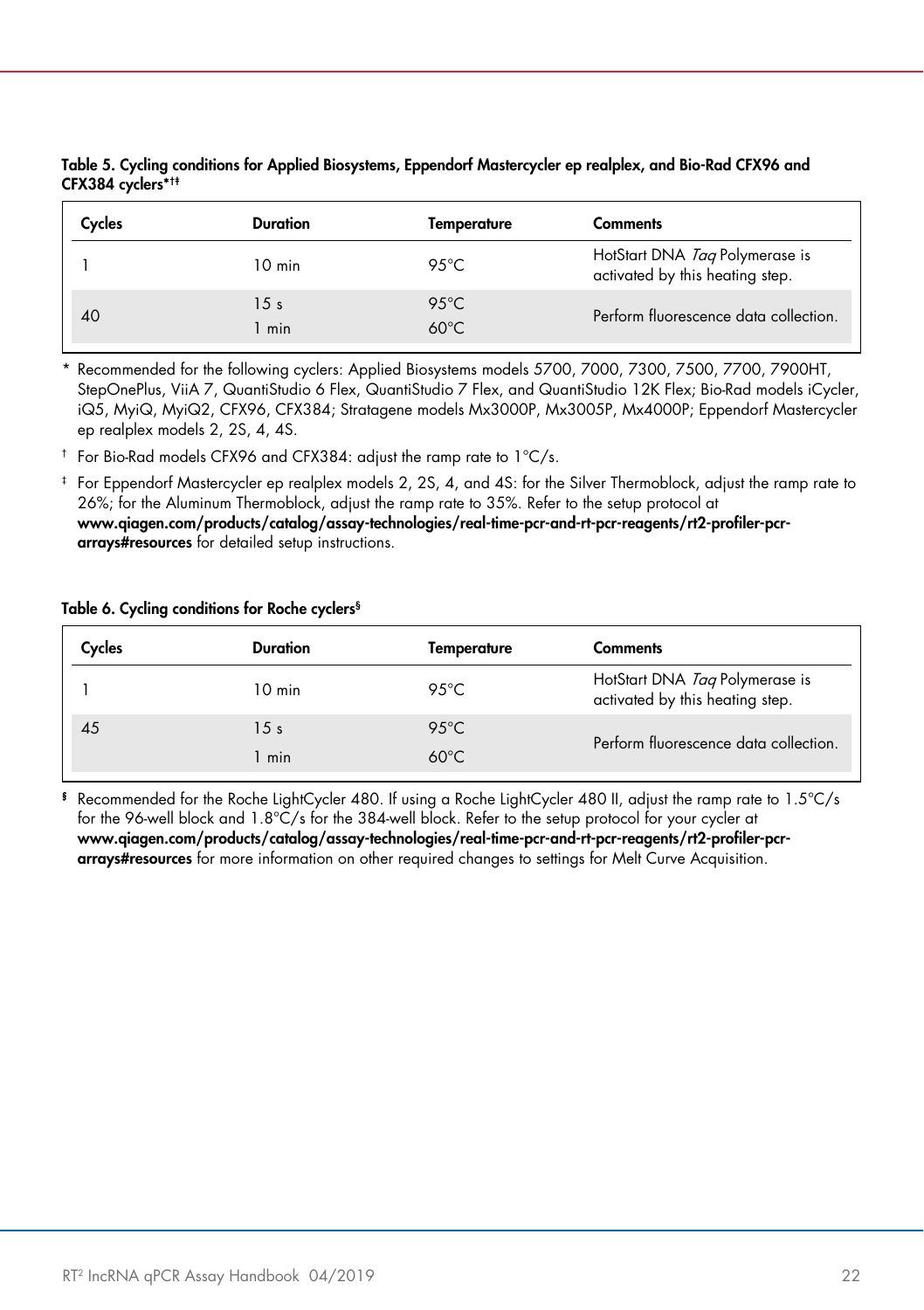| Cycles | Duration         | Temperature    | <b>Comments</b>                                                                                                                              |
|--------|------------------|----------------|----------------------------------------------------------------------------------------------------------------------------------------------|
|        | $10 \text{ min}$ | $95^{\circ}$ C | HotStart DNA Tag Polymerase is<br>activated by this heating step.                                                                            |
| 40     | 15 <sub>s</sub>  | $95^{\circ}$ C |                                                                                                                                              |
|        | $30-40 s$        | $55^{\circ}$ C | Perform fluorescence data collection.<br>Different cyclers need different<br>lengths of time to detect the<br>fluorescent signal. Choose the |
|        | 30 <sub>s</sub>  | $72^{\circ}$ C | appropriate time for the annealing<br>step (55°C) for your cycler.                                                                           |

Table 7. Cycling conditions for Bio-Rad MJ Research models Chromo4, DNA Engine Opticon, DNA Engine Opticon 2; Takara TP-800; and all other cyclers\*

\* Recommended for the following cyders: Bio-Rad/MJ Research models Chromo4, DNA Engine Opticon, DNA Engine Opticon 2; Takara TP-800; all other cyders.

5. Recommended: Perform dissociation (melting) curve analysis to verify PCR specificity. Run a melting curve program and generate a first derivative dissociation curve for each well using the real-time cycler software. A single peak should appear in each reaction at temperatures greater than 80°C.

Note: If your instrument does not have a default melting curve program, run the following program instead: 95°C, 1 minute; 65°C, 2 minutes (optics off); 65°C to 95°C at 2°C/min (optics on).

Note: For cycler-specific melting curve analysis settings, please refer to the setup protocol for your cycler at [www.qiagen.com/products/catalog/assay-technologies/real](http://www.qiagen.com/products/catalog/assay-technologies/real-time-pcr-and-rt-pcr-reagents/rt2-profiler-pcr-arrays#resources)[time-pcr-and-rt-pcr-reagents/rt2-profiler-pcr-arrays#resources.](http://www.qiagen.com/products/catalog/assay-technologies/real-time-pcr-and-rt-pcr-reagents/rt2-profiler-pcr-arrays#resources)

Note: Reactions can be stored at -20°C wrapped in aluminum foil and melting curve analysis performed at a later time. When ready to perform melting curve analysis, warm the tube to room temperature (15–25°C), place it in the real-time cycler, and run the melting curve analysis program.

6. Optional: Agarose gel electrophoresis analysis can be performed if necessary, for troubleshooting purposes.

No more than one band should be visible in each lane. The RT2 lncRNA qPCR Assay Product Sheet details the expected size of the PCR product.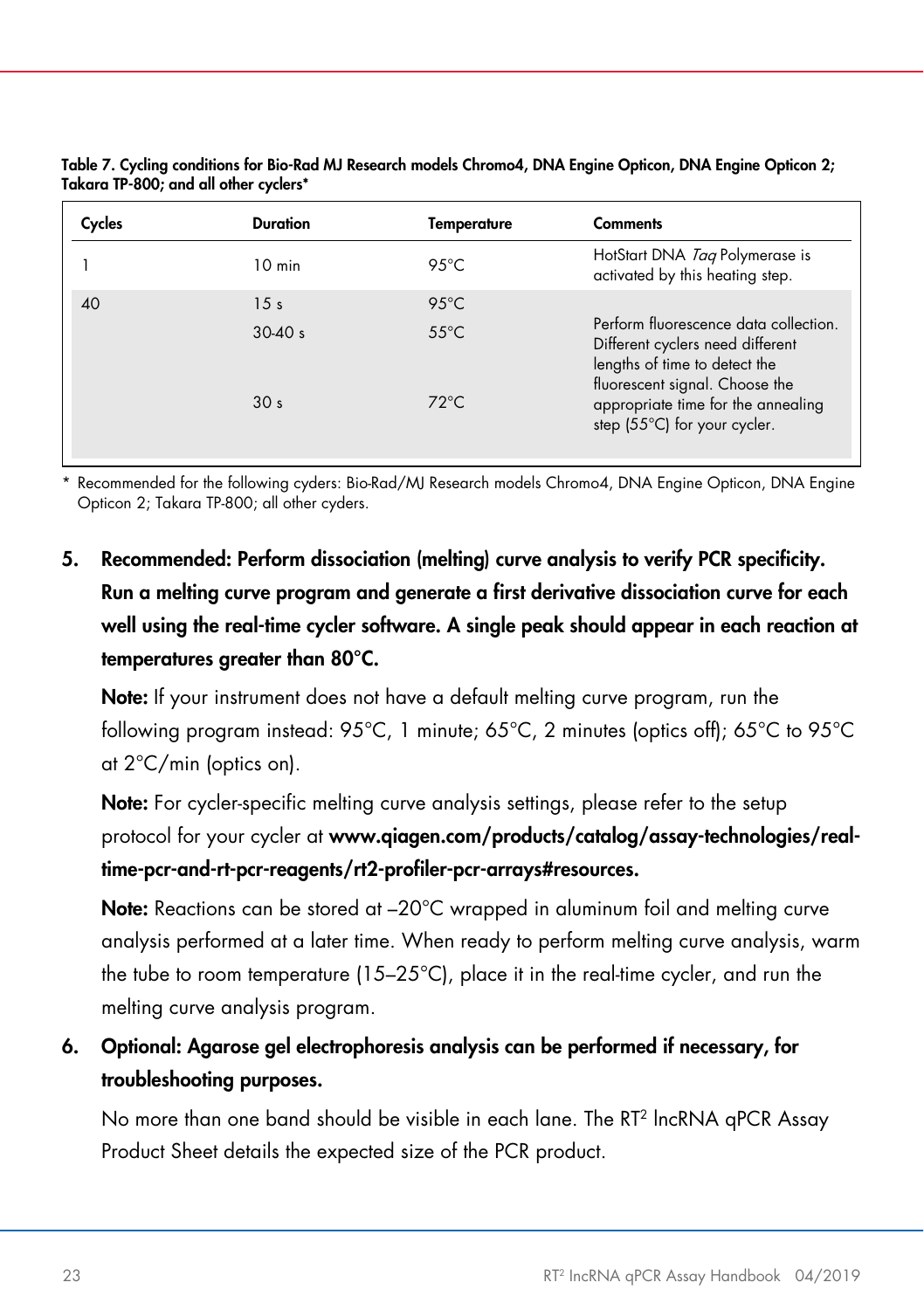# <span id="page-23-0"></span>Troubleshooting Guide

This troubleshooting guide may be helpful in solving any problems that may arise. For more information, see also the Frequently Asked Questions page at our Technical Support Center: [www.qiagen.com/FAQ/FAQList.aspx](https://www.qiagen.com/us/support/faqs/?akamai-feo=off). The scientists in QIAGEN Technical Services are always happy to answer any questions you may have about either the information and/or protocols in this handbook or sample and assay technologies (for contact information, visit [www.qiagen.com](https://www.qiagen.com/)).

#### Presence of multiple PCR products (bands on a gel or dissociation peaks) a) Genomic DNA contamination Use a no reverse transcription (NRT) control, in which reverse transcriptase is replaced with water in the cDNA synthesis reaction, to detect DNA contamination. If the difference in  $C_{q}$ values between the NRT control and a complete reaction for the same GOI is greater than 6, then any DNA contamination will not affect the reliability of the relative gene expression analysis. We strongly recommend performing the on-column DNase digestion step when purifying RNA using the RNeasy Mini Kit. We strongly recommend using the RT<sup>2</sup> First Strand Kit for cDNA synthesis. This kit includes a genomic DNA elimination step. b) Presence of undiscovered transcripts The human transcriptome is much larger than has been previously appreciated, especially following the discovery of non-coding RNAs. Even when using the most advanced transcriptome database available, many alternative transcripts or unknown non-coding transcripts exist. RT2 lncRNA qPCR Assays cover the transcripts in the assay list and detect the sum of their expression. Primer design cannot account for unannotated transcripts. c) Presence of primer– dimers Verify the presence of primer-dimers by agarose gel electrophoresis (primer-dimers are <50 bp in size).

#### Comments and suggestions

### RT<sup>2</sup> IncRNA qPCR Assay Handbook 04/2019 24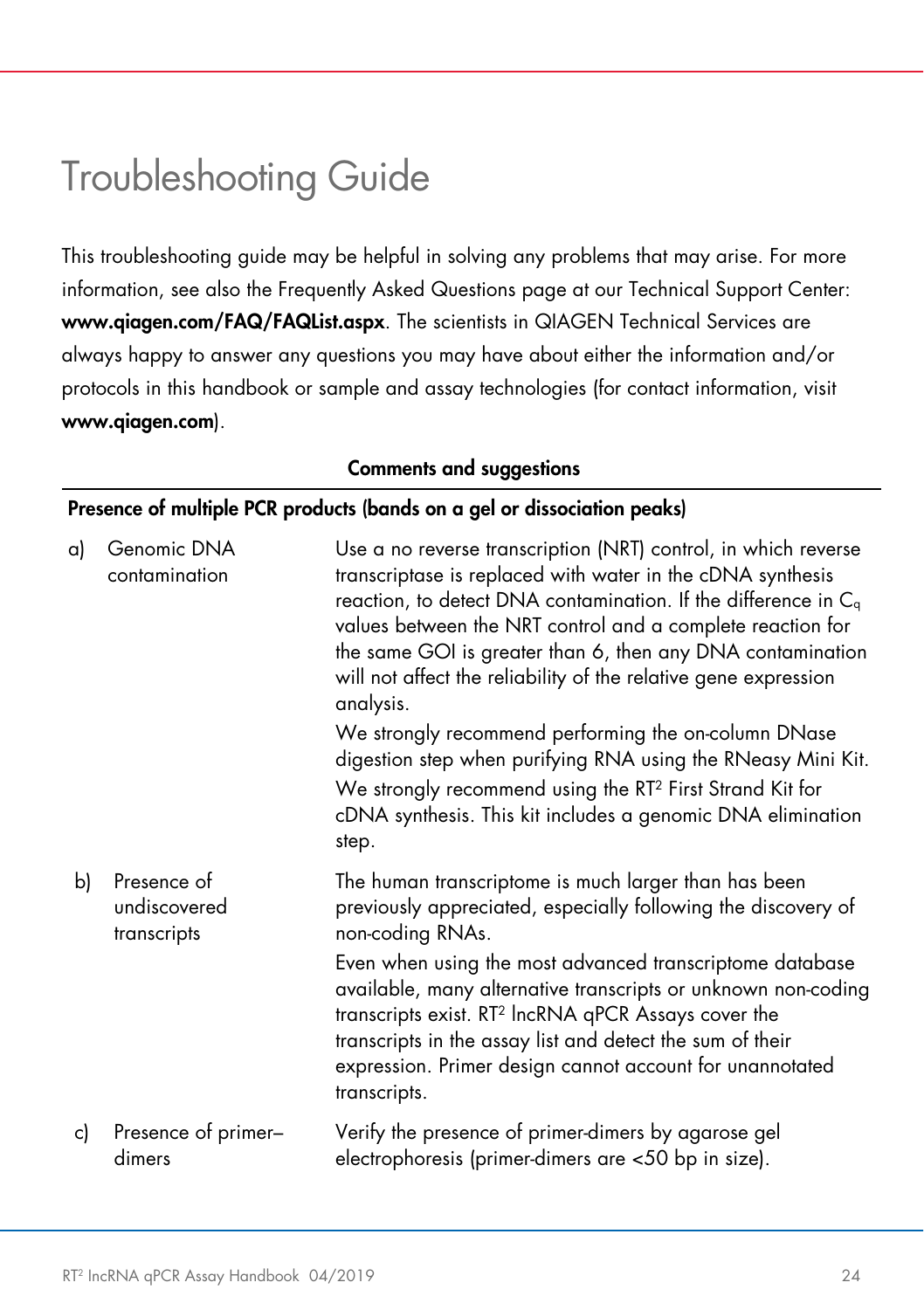Use the appropriate RT2 SYBR Green Mastermix to prevent the appearance of primer-dimers.

#### $C_q$  values are too high (>33 or not detectable)

| a) | Experimental error                                     | Use a template known to contain the GOI as a positive<br>control to check the PCR reagents and experimental<br>procedure.                                                                                                                                                                                                                                                                                                                                       |
|----|--------------------------------------------------------|-----------------------------------------------------------------------------------------------------------------------------------------------------------------------------------------------------------------------------------------------------------------------------------------------------------------------------------------------------------------------------------------------------------------------------------------------------------------|
| b) | Poor RNA quality                                       | Use more input RNA for reverse transcription, especially if the<br>lower end of the recommended range had been used<br>previously.                                                                                                                                                                                                                                                                                                                              |
| c) | Insufficient template                                  | Use a larger volume of template per reaction, but do not use<br>more than 2.5 µl of undiluted cDNA template per 25 µl<br>reaction. Use the same volume of template in each reaction.                                                                                                                                                                                                                                                                            |
| d) | Specific transcript not<br>covered by default<br>assay | High or undetectable $C_q$ values will result if the target lncRNA<br>transcript is not covered by the default assay, or if the<br>transcript is exogenously expressed from a vector, plasmid, or<br>other construct that contains a specific transcript of an IncRNA<br>gene and the IncRNA assay does not cover that transcript.<br>Refer to the covered target transcripts list on the Product Sheet<br>provided with the RT <sup>2</sup> IncRNA qPCR Assay. |
|    | $C_q$ values are too low $(<12)$                       |                                                                                                                                                                                                                                                                                                                                                                                                                                                                 |
|    | Too much template                                      | Use less input RNA for cDNA synthesis, especially if the<br>higher end of the recommended range had been used<br>previously.                                                                                                                                                                                                                                                                                                                                    |
|    |                                                        | Use a smaller volume of template per reaction, but do not use<br>less than 1 µl of template per 25 µl reaction. Dilute the<br>template first if $<$ 1 $\mu$ l is needed. Use the same volume of<br>template in each reaction.                                                                                                                                                                                                                                   |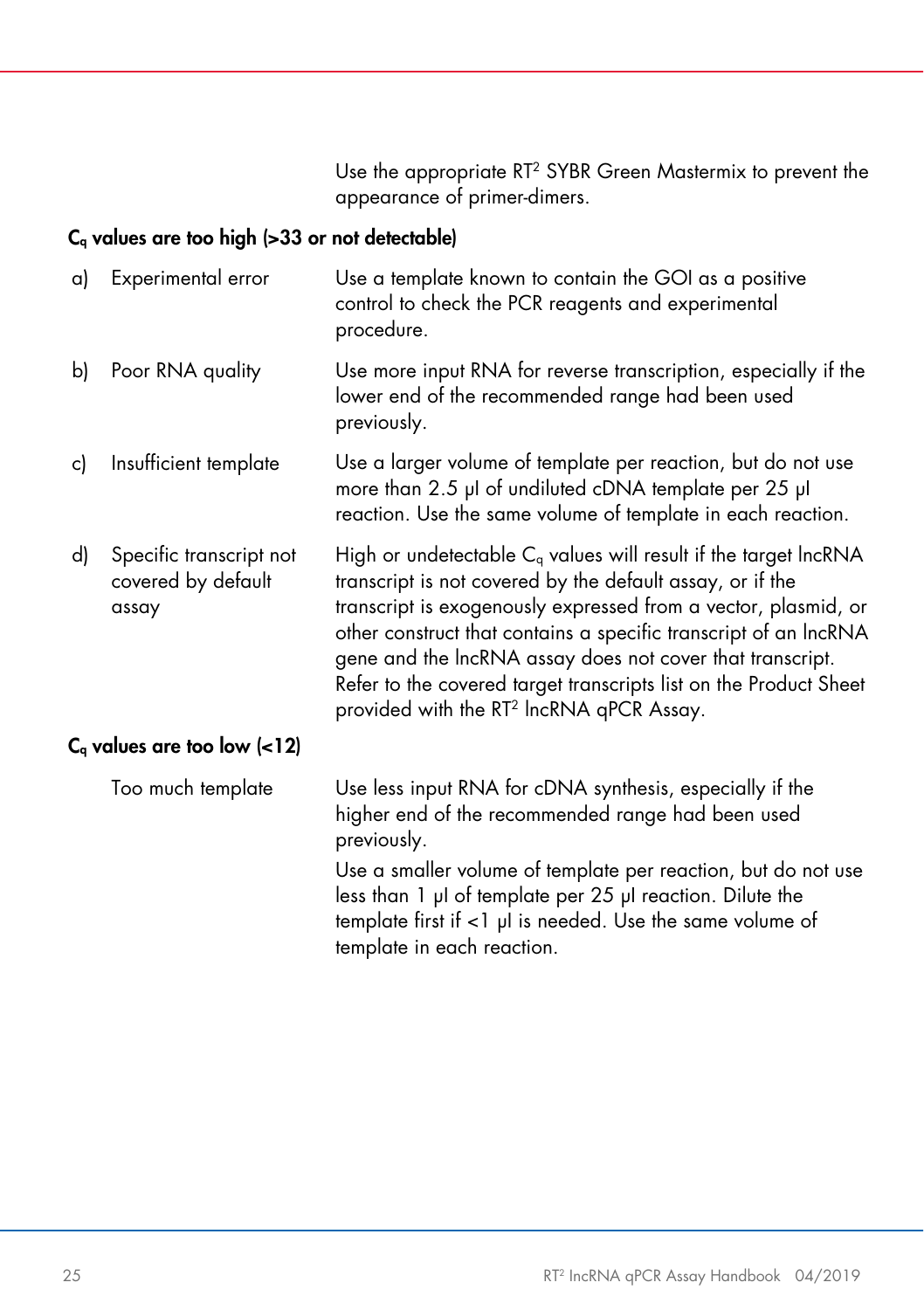#### Expression is seen when it is not expected

- a) Genomic or exogenous DNA contamination Perform and interpret appropriate negative control reactions (NRT and NTC controls). b) Knockout experiment Expression may be detected if the RT<sup>2</sup> lncRNA qPCR Assay is
	- being used to verify a knockout mouse model where only a portion of the endogenous gene is replaced, and the RT2 lncRNA qPCR Assay is not located in the replaced sequence of the resulting lncRNA transcript. Ask for custom RT2 lncRNA qPCR Assays for this purpose.

#### No template control (NTC) shows a  $C<sub>a</sub>$  value <33 cycles

a) DNA contamination of reagents, tips, and tubes See "Preparing a workspace free of DNA contamination." b) Presence of primerdimers Verify the presence of primer-dimers by agarose gel electrophoresis (primer-dimers are <50 bp in size). Use the appropriate RT2 SYBR Green Mastermix to prevent the appearance of primer-dimers.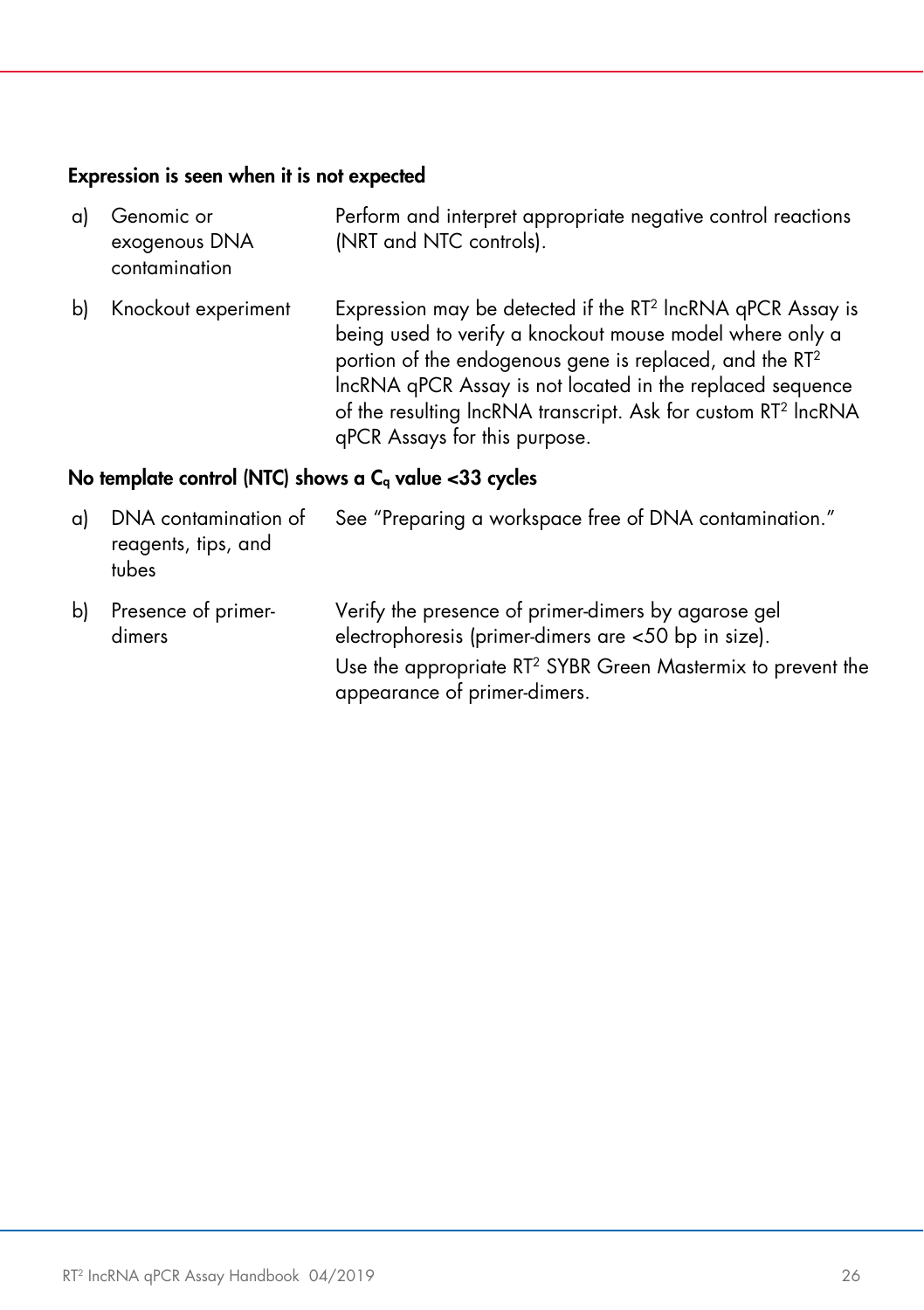# <span id="page-26-0"></span>Appendix A: Data Analysis

### <span id="page-26-1"></span>∆∆Cq method

The ∆∆C<sub>a</sub> method is recommended for data analysis. Perform the ∆∆C<sub>a</sub> method as described below.

In separate reactions, determine the  $C<sub>a</sub>$  value for the REF(s) and for the genes of interest (GOI) in each sample. Only use  $C_q$  values less than 35, and only compare  $C_q$  values determined using the same amount of template.

For example:

| Control:      | $C_q$ (GOI) = 24.25 | $C_q$ (REF) = 16.49 |
|---------------|---------------------|---------------------|
| Experimental: | $C_q$ (GOI) = 19.17 | $C_q$ (REF) = 16.36 |

For each sample, calculate the difference between the C<sub>q</sub> values ( $\Delta C_q$ ) for each GOI and the REF or the average  $C<sub>a</sub>$  value of the set of REFs.

For example:

 $\Delta C_q$  (control) =  $C_q$  (GOI) –  $C_q$  (REF) = 24.25 – 16.49 = 7.76  $\Delta C_q$  (experimental) =  $C_q$  (GOI) –  $C_q$  (REF) = 19.17 – 16.36 = 2.81

For each pair-wise set of samples to be compared, calculate the difference in  $\Delta C_q$  values (∆∆Cq) for the genes of interest between the 2 samples. For example:

 $\Delta\Delta C_q = \Delta C_q$  (experimental) –  $\Delta C_q$  (control) = 2.81 – 7.76 = –4.95

Calculate the fold-change in gene expression. Due to high levels of amplification efficiency using RT2 IncRNA qPCR Assays, the fold-change in gene expression is equal to 2–∆∆Cq. For example:

Fold change =  $2^{(-\Delta \Delta Cq)} = 2^{(-4.95)} = 2^{(4.95)} = 30.9$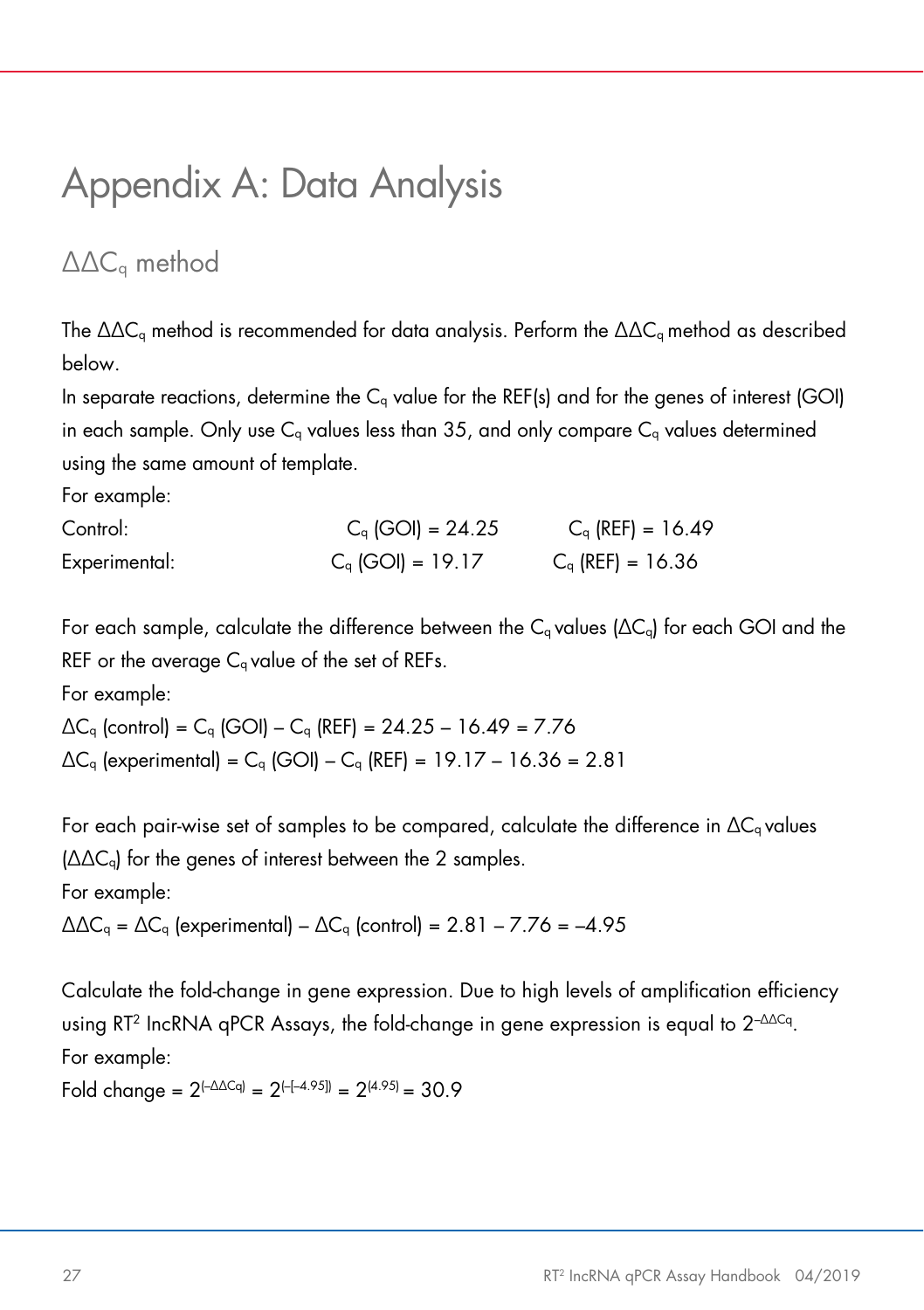### <span id="page-27-0"></span>Standard curve method

The standard curve method is an alternative method for data analysis. Perform the standard curve method as described below.

Use the real-time cycler software to determine the threshold cycle value for each reaction. To generate a standard curve, plot quantification cycle  $(C<sub>q</sub>)$  for each standard curve reaction (y-axis) against the template dilution factor used in those reactions (x-axis, log-scale). Plot a standard curve for each GOI and for each REF. Fit the data to an equation defining a straight line. The dilution factor in the standard curve is directly related to the relative expression level (L) of its gene.

For example:



GOI:  $C_q = -3.302 \log (L) + 16.6$ REF:  $C_q = -3.351 \log (L) + 13.4$ 

For every reaction containing template synthesized from experimental samples, use the  $C_{q}$ value and the appropriate standard curve (based on the gene-specific RT2 IncRNA qPCR Assay used in the reaction) to calculate the relative expression level of each gene of interest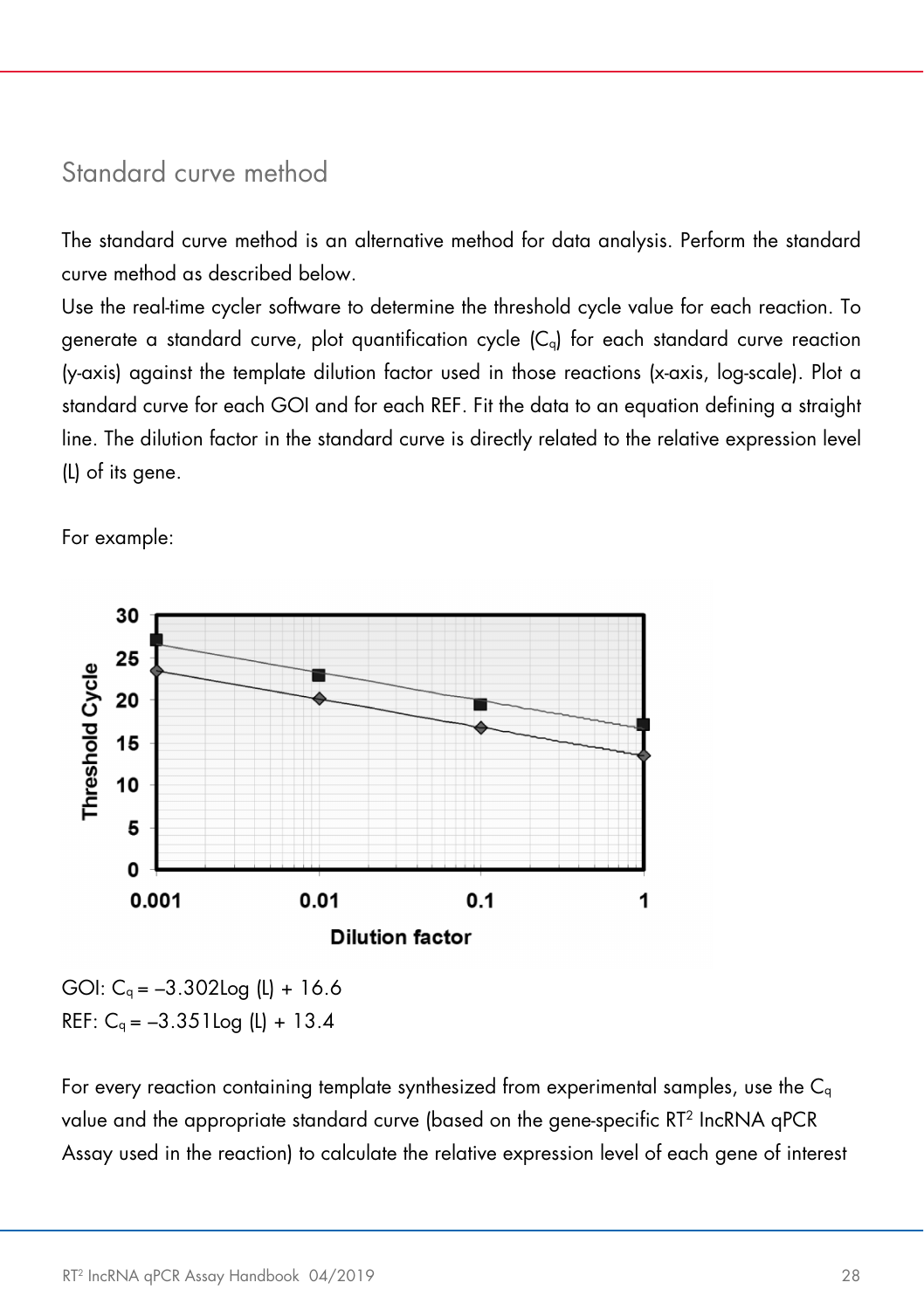(L[GOI]) and the relative expression level of each reference gene (L[REF]) in each sample. Be sure that the C<sub>q</sub> values fall within the linear range of the appropriate standard curve.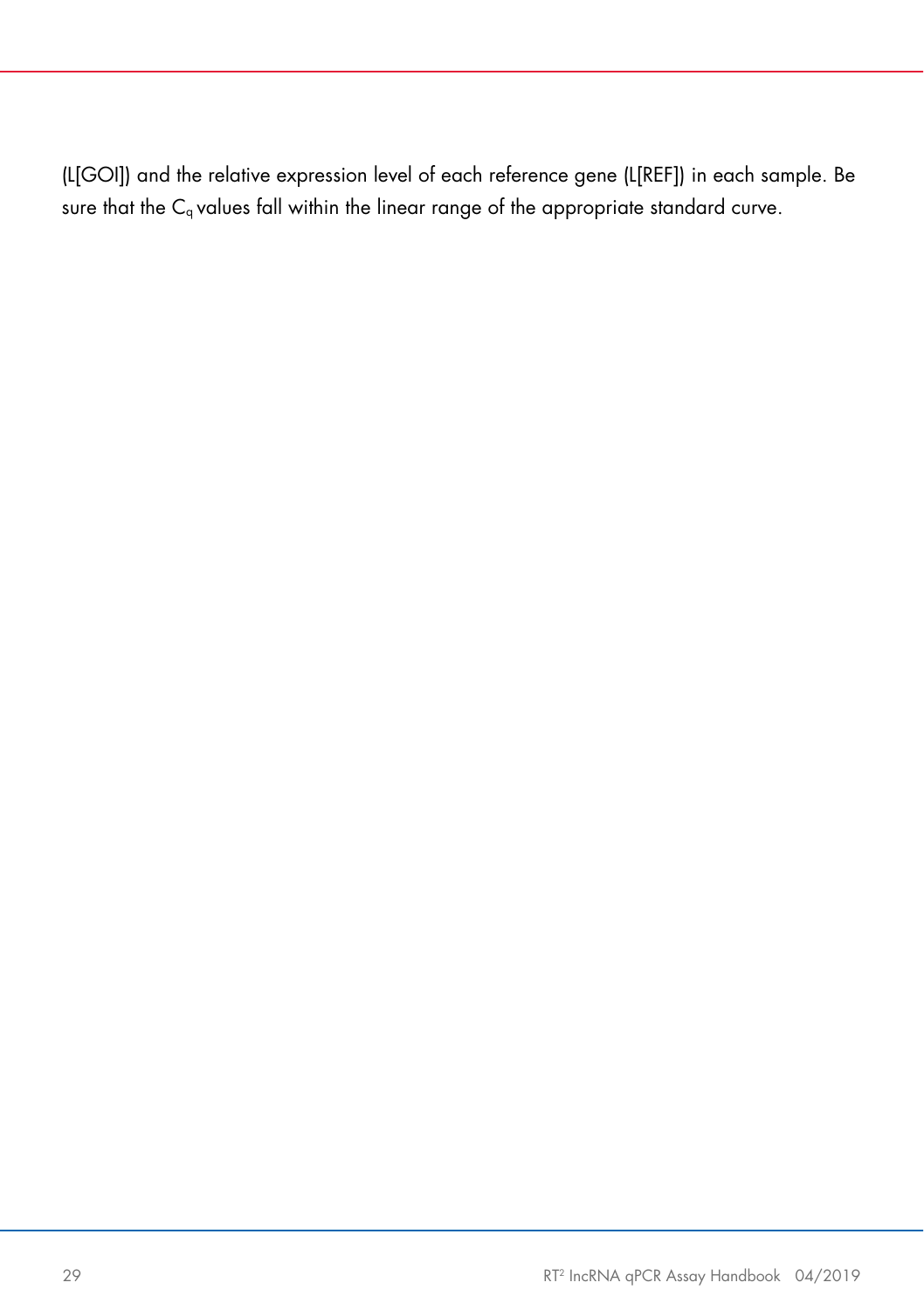For example:

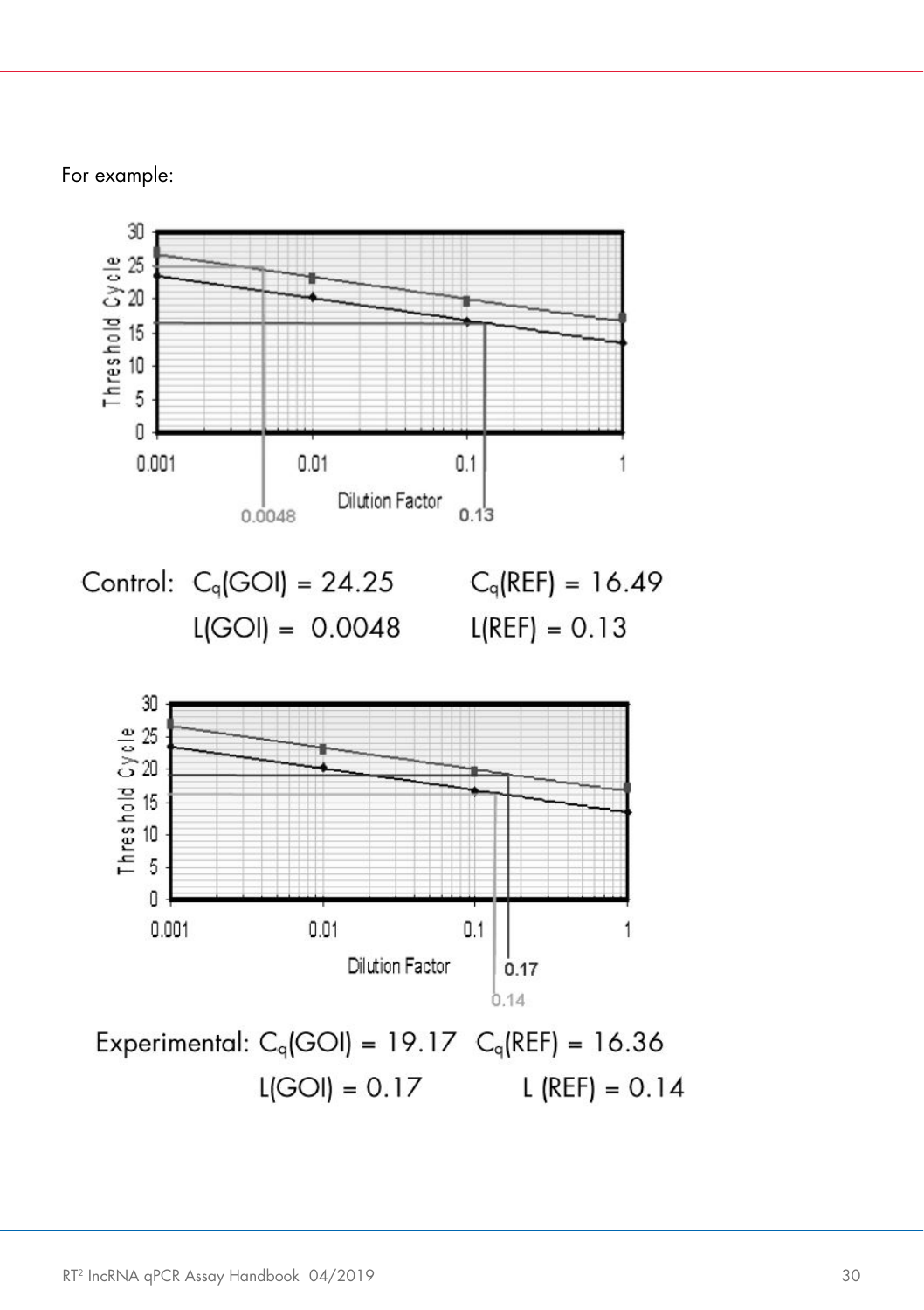Normalize the expression level of the genes of interest by dividing their relative expression level by the relative expression level of the REF or the average relative expression level of a set of REFs. Be sure to use relative expression levels for all genes determined from the same experimental sample and under the same PCR conditions, specifically the initial template concentration (whether undiluted or diluted 1:10).

To determine the fold-change in expression for each GOI between 2 different samples, calculate the ratio of its normalized expression levels (determined from the same PCR conditions) between those samples.

For example:

| Fold change $=$ | Experimental L (GOI)<br>Experimental L (REF)<br>Control L (GOI)<br>Control L (REF) |  | 0.17<br>0.14<br>0.0048<br>0.13 | $= 32.9$ |
|-----------------|------------------------------------------------------------------------------------|--|--------------------------------|----------|
|-----------------|------------------------------------------------------------------------------------|--|--------------------------------|----------|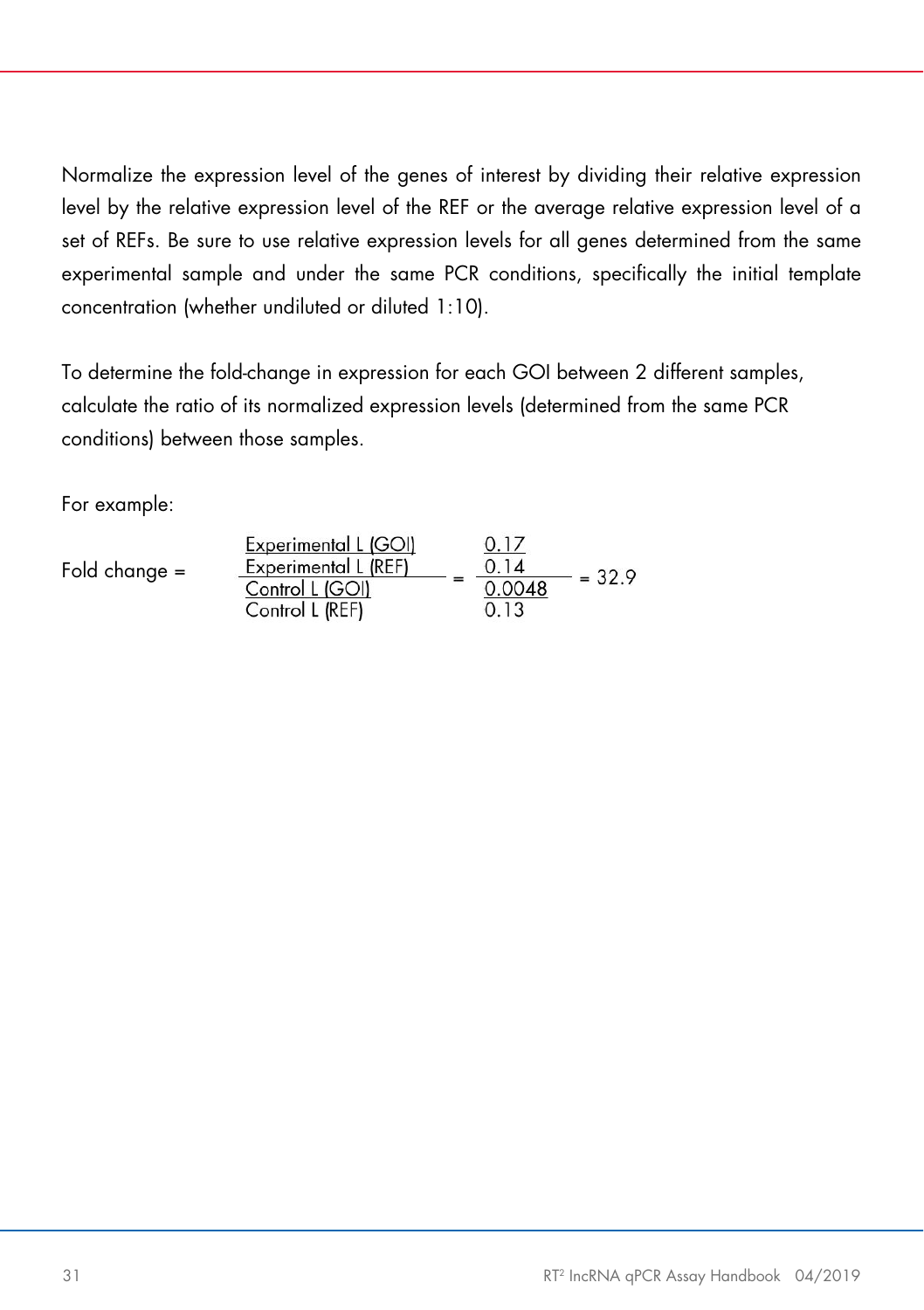# <span id="page-31-0"></span>Ordering Information

| Product                                                | <b>Contents</b>                                                                                                                                                                                            | Cat. no.                        |
|--------------------------------------------------------|------------------------------------------------------------------------------------------------------------------------------------------------------------------------------------------------------------|---------------------------------|
| RT <sup>2</sup> IncRNA qPCR Array<br>(200)             | For 200 reactions; Mix of 2<br>gene-specific primers provided in<br>solution (200 µl), with 10 µM of each<br>primer                                                                                        | Varies                          |
| RT <sup>2</sup> Reverse Transcription Control<br>Assay | Primer for 200 qPCR reactions                                                                                                                                                                              | 330001<br>(assay#<br>PPX63340A) |
| RT <sup>2</sup> qPCR Primer gDNA Controls              | Primer for 200 qPCR reactions                                                                                                                                                                              | 330011                          |
| Custom RT <sup>2</sup> IncRNA PCR Array                | Array for profiling a user-defined panel<br>of IncRNAs                                                                                                                                                     | 330731                          |
| RT <sup>2</sup> First Strand Kit (12)*                 | For $12 \times 20$ µl first strand cDNA<br>synthesis reactions; Buffer GE (30 µl),<br>Buffer BC3 (60 µl), RE3 Reverse<br>Transcriptase Mix (28 µl), Control P2<br>(18 µl), Nuclease-Free Water (1 ml)      | 330401                          |
| RT <sup>2</sup> First Strand Kit (50)                  | For $50 \times 20$ µl first strand cDNA<br>synthesis reactions; Buffer GE (100 µl),<br>5xBuffer BC3 (200 µl), RE3 Reverse<br>Transcriptase Mix (100 µl), Control P2<br>(50 µl), Nuclease-Free Water (1 ml) | 330404                          |
| RT <sup>2</sup> SYBR Green qPCR<br>Mastermix (2)*      | For 2 x 96 assays in 96-well plates;<br>suitable for use with real-time cyclers<br>that do not require a reference dye;<br>2 x 1.25 ml Mastermix                                                           | 330500                          |

\* Larger kit sizes available; please inquire.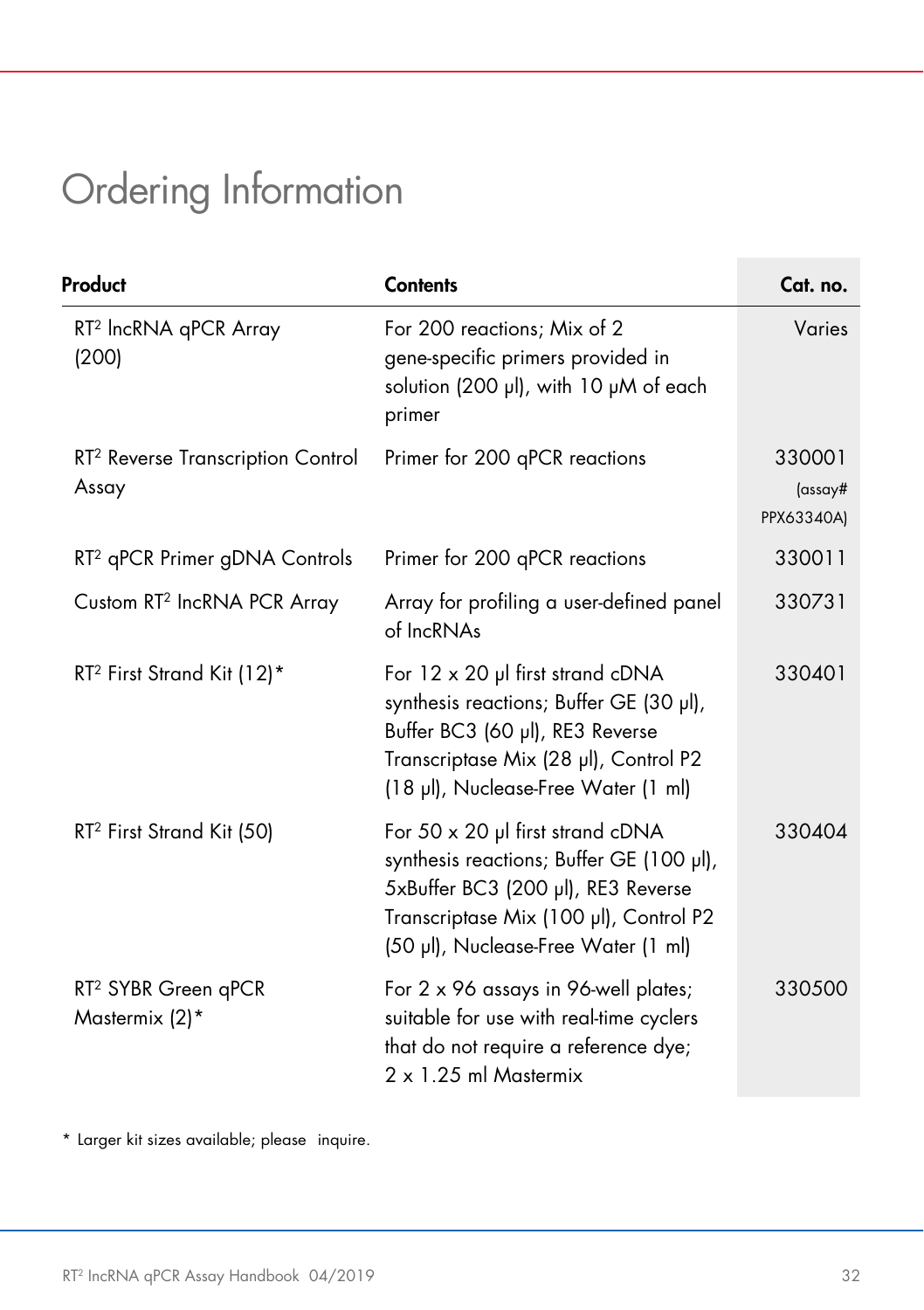| Product                                                 | <b>Contents</b>                                                                                                                                                                          | Cat. no.            |
|---------------------------------------------------------|------------------------------------------------------------------------------------------------------------------------------------------------------------------------------------------|---------------------|
| RT <sup>2</sup> SYBR Green Fluor<br>qPCR Mastermix (2)* | For 2 x 96 assays in 96-well plates; suitable for<br>use with real-time cyclers that use fluorescein<br>reference dye; 2 x 1.25 ml Mastermix                                             | 330510              |
| RT <sup>2</sup> SYBR Green ROX<br>qPCR Mastermix (2)*   | For 2 x 96 assays in 96-well plates; suitable for<br>use with real-time cyclers that use ROX reference<br>dye; 2 x 1.25 ml Mastermix                                                     | 330520              |
| RT <sup>2</sup> SYBR Green ROX<br>FAST Mastermix (2)*   | For 2 x 96 assays in 96-well plates; suitable for<br>use with real-time cyclers that use ROX reference<br>dye, including the Rotor-Gene Q and Rotor-<br>Gene 6000; 2 x 1.25 ml Mastermix | 330620              |
| <b>Related products</b>                                 |                                                                                                                                                                                          |                     |
| RT <sup>2</sup> IncRNA PCR Array                        | Arrays of assays for disease, pathway, or<br>functionally-related genes; available in 96-well,<br>384-well, and Rotor-Disc® 100 format                                                   | Varies <sup>†</sup> |
| RT <sup>2</sup> RNA QC PCR Array                        | Array for quality control analysis prior to<br>experiments using RT <sup>2</sup> IncRNA PCR Arrays;<br>available in 96-well, 384-well, and Rotor-Disc<br>100 formats                     | Varies              |
| Human XpressRef<br>Universal Total RNA                  | 2 tubes each containing 100 µg human RNA at<br>1 mg/ml                                                                                                                                   | 338112              |
| Mouse XpressRef<br>Universal Total RNA                  | 2 tubes each containing 100 µg mouse RNA at<br>$1$ mg/ml                                                                                                                                 | 338114              |

\* Larger kit sizes available; please inquire.

† Search [www.geneglobe.com](http://www.geneglobe.com/).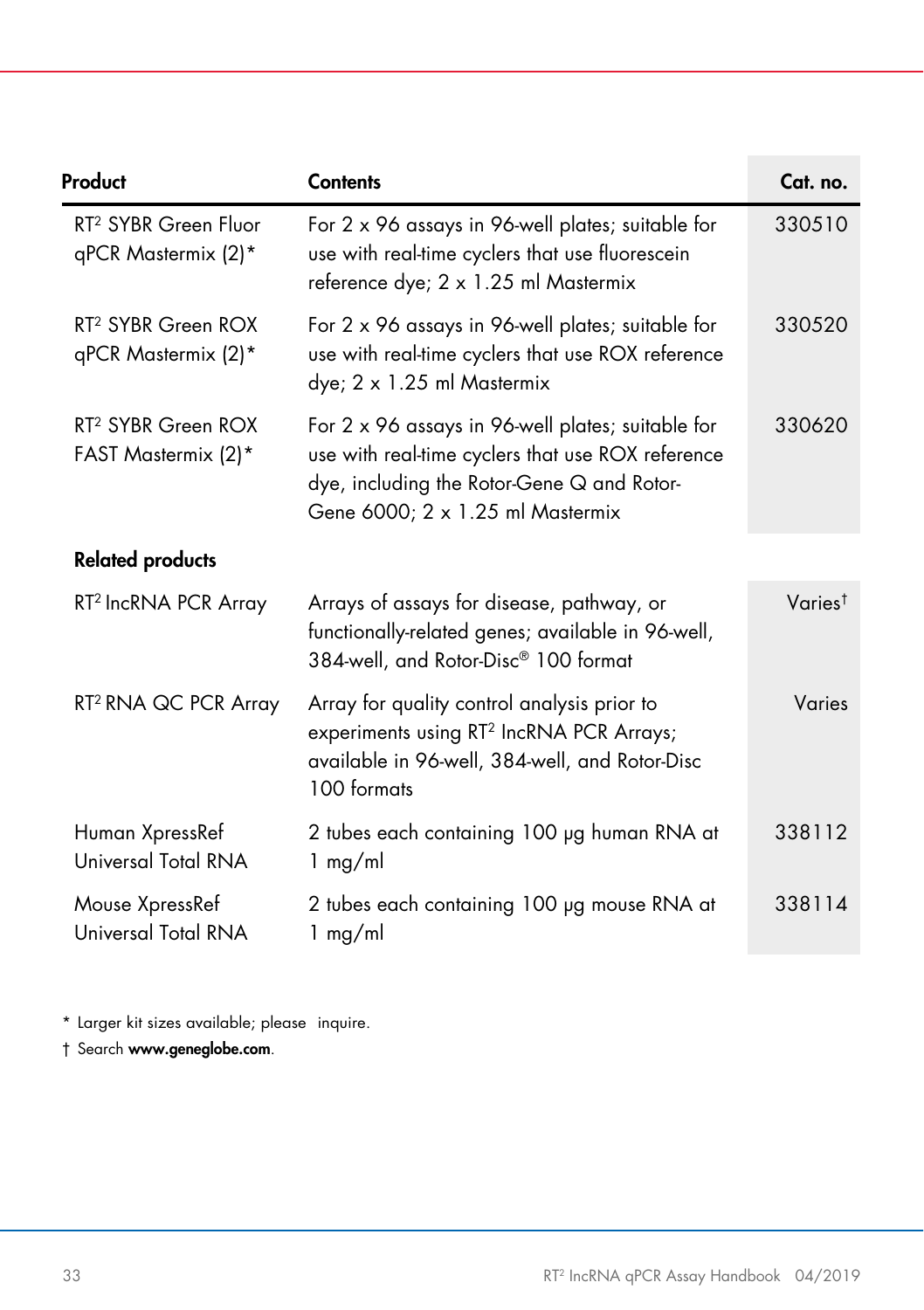| Product                           | <b>Contents</b>                                                                                                                                                                                                             | Cat. no. |
|-----------------------------------|-----------------------------------------------------------------------------------------------------------------------------------------------------------------------------------------------------------------------------|----------|
| miRNeasy Mini Kit (50)            | 50 RNeasy Mini Spin Columns, Collection Tubes<br>(1.5 ml and 2 ml), QIAzol Lysis Reagent,<br><b>RNase-Free Reagents and Buffers</b>                                                                                         | 217004   |
| RNeasy Mini Kit (50)*             | 50 RNeasy Mini Spin Columns, Collection Tubes<br>(1.5 ml and 2 ml), RNase-free Reagents and<br><b>Buffers</b>                                                                                                               | 74104    |
| miRNeasy FFPE Kit (50)            | 50 RNeasy MinElute Spin Columns, Collection<br>Tubes, Proteinase K, RNase-Free DNase I, DNase<br>Booster Buffer, RNase-Free Buffers, Nuclease-free<br>water                                                                 | 217504   |
| RNeasy FFPE Kit (50)              | 50 RNeasy MinElute Spin Columns, Collection<br>Tubes, Proteinase K, RNase-Free DNase I, DNase<br>Booster Buffer, RNase-free buffers, Nuclease-free<br>water                                                                 | 73504    |
| miRNeasy<br>Serum/Plasma Kit (50) | 50 RNeasy MinElute Spin Columns, Collection<br>Tubes (1.5 ml and 2 ml), QIAzol Lysis Reagent,<br>Ce-miR-39_1 miScript Primer Assay, RNase-free<br><b>Reagents and Buffers</b>                                               | 217184   |
| PAXgene Blood miRNA<br>Kit (50)   | PAXgene Spin Columns, PAXgene Shredder Spin<br>Columns, Processing Tubes, Microcentrifuge<br>Tubes, RNase-Free DNase, RNase-Free Reagents<br>and Buffers; to be used in conjunction with<br>PAXgene Blood RNA Tubes         | 763134   |
| PAXgene Blood RNA Kit<br>(50)     | 50 PAXgene Spin Columns, 50 PAXgene<br>Shredder Spin Columns, Processing Tubes,<br>Microcentrifuge Tubes, RNase-Free DNase I,<br>RNase-Free Reagents and Buffers; to be used in<br>conjunction with PAXgene Blood RNA Tubes | 762174   |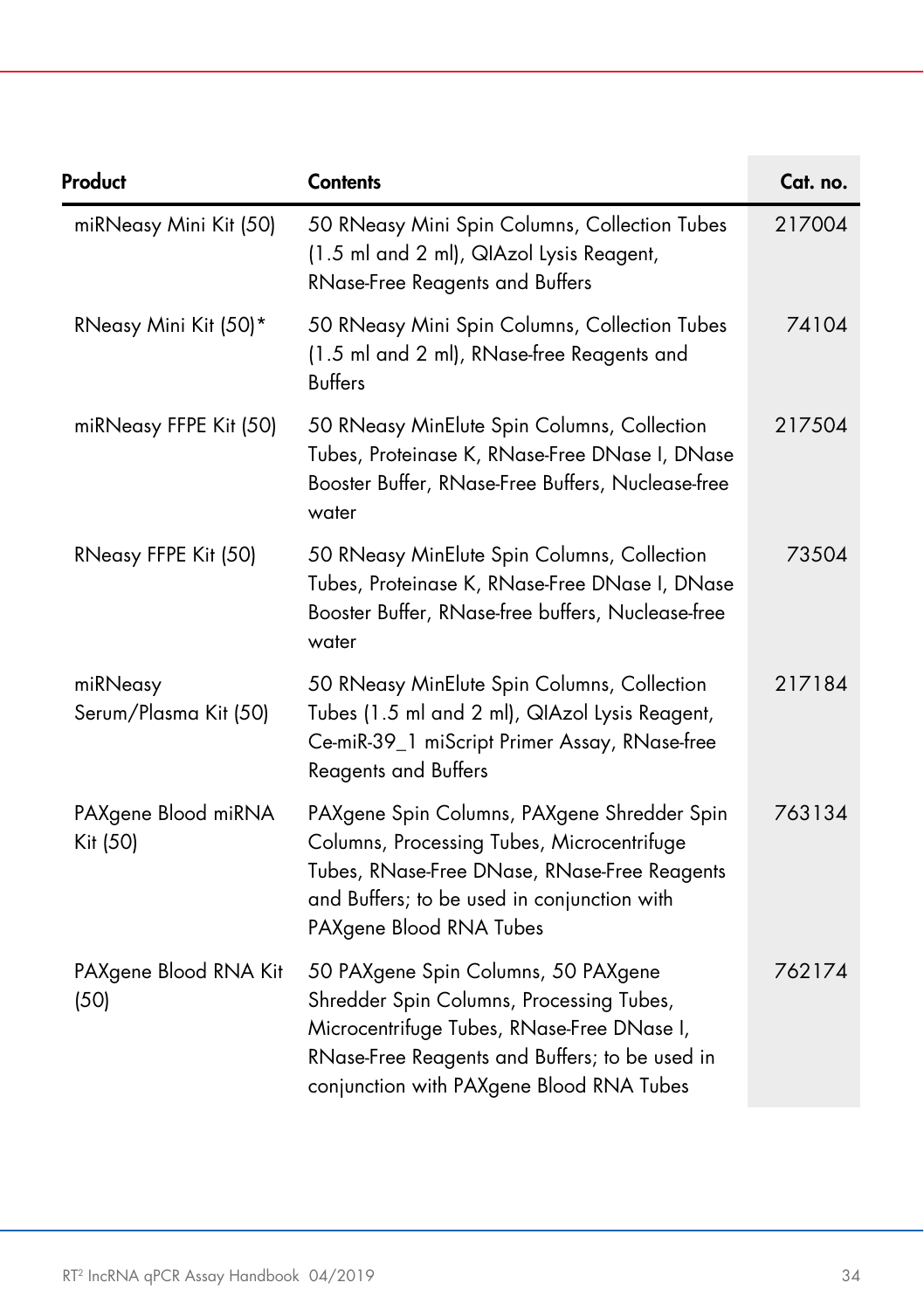| <b>RNeasy Microarray</b><br>Tissue Mini Kit (50) | RNeasy Mini Spin Columns, Collection Tubes,<br>QIAzol Lysis Reagent, RNase-free reagents and<br>buffers                                     | 73304  |
|--------------------------------------------------|---------------------------------------------------------------------------------------------------------------------------------------------|--------|
| miRNeasy Micro Kit<br>(50)                       | 50 RNeasy MinElute Spin Columns, Collection<br>Tubes (1.5 ml and 2 ml), QIAzol Lysis Reagent,<br><b>RNase-Free Reagents and Buffers</b>     | 217084 |
| RNeasy Micro Kit (50)                            | 50 RNeasy MinElute Spin Columns, Collection<br>Tubes (1.5 ml and 2 ml), RNase-free DNase I,<br>Carrier RNA, RNase-free reagents and buffers | 74004  |
| QIAamp RNA Blood<br>Mini Kit (50)                | 50 QIAamp Mini Spin Columns, 50 QIAshredder<br>Spin Columns, Collection Tubes (1.5 ml and<br>2 ml), RNase-free reagents and buffers         | 52304  |

For up-to-date licensing information and product-specific disclaimers, see the respective QIAGEN kit handbook or user manual. QIAGEN kit handbooks and user manuals are available at [www.qiagen.com](http://www.qiagen.com/) or can be requested from QIAGEN Technical Services or your local distributor.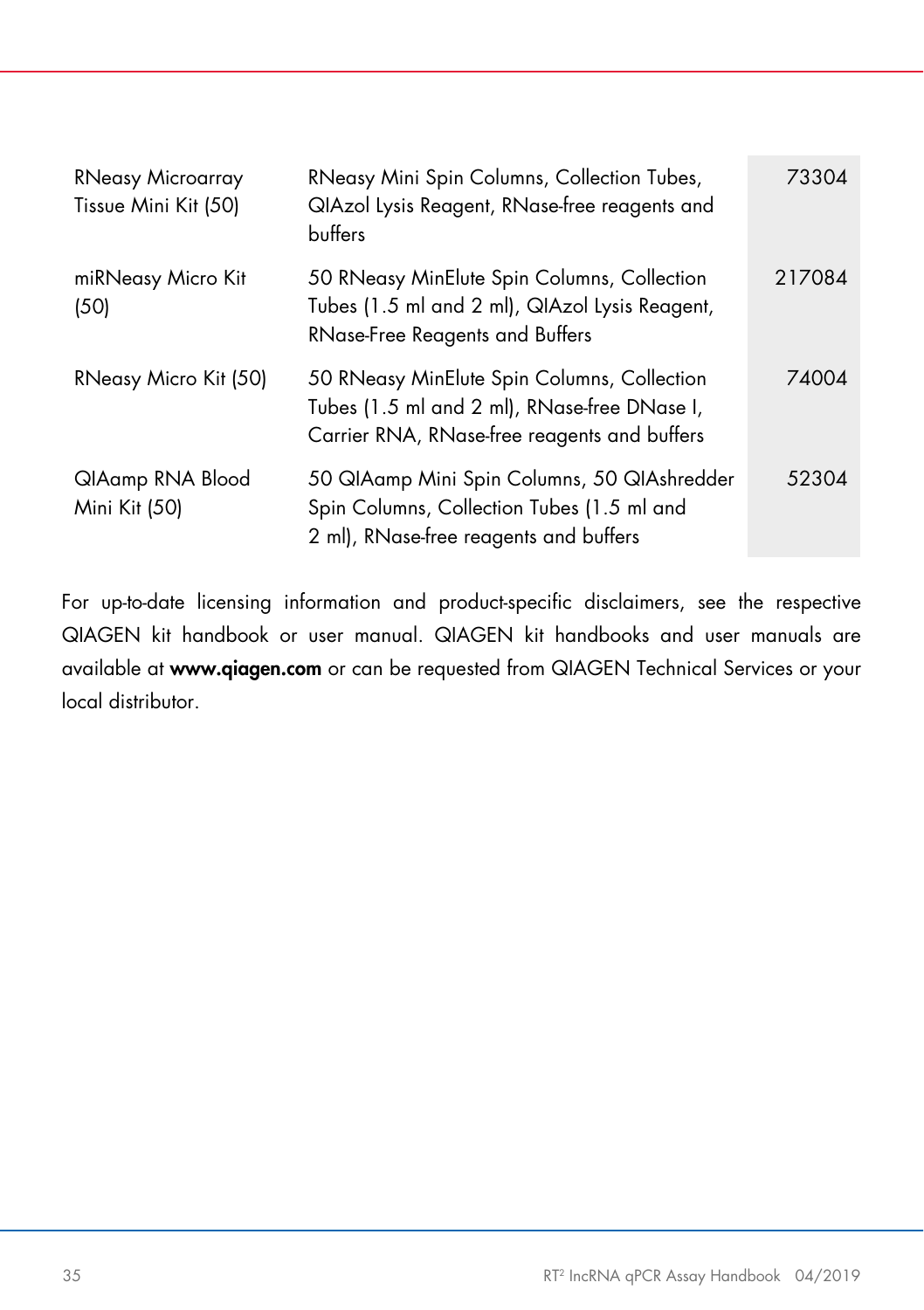**Notes**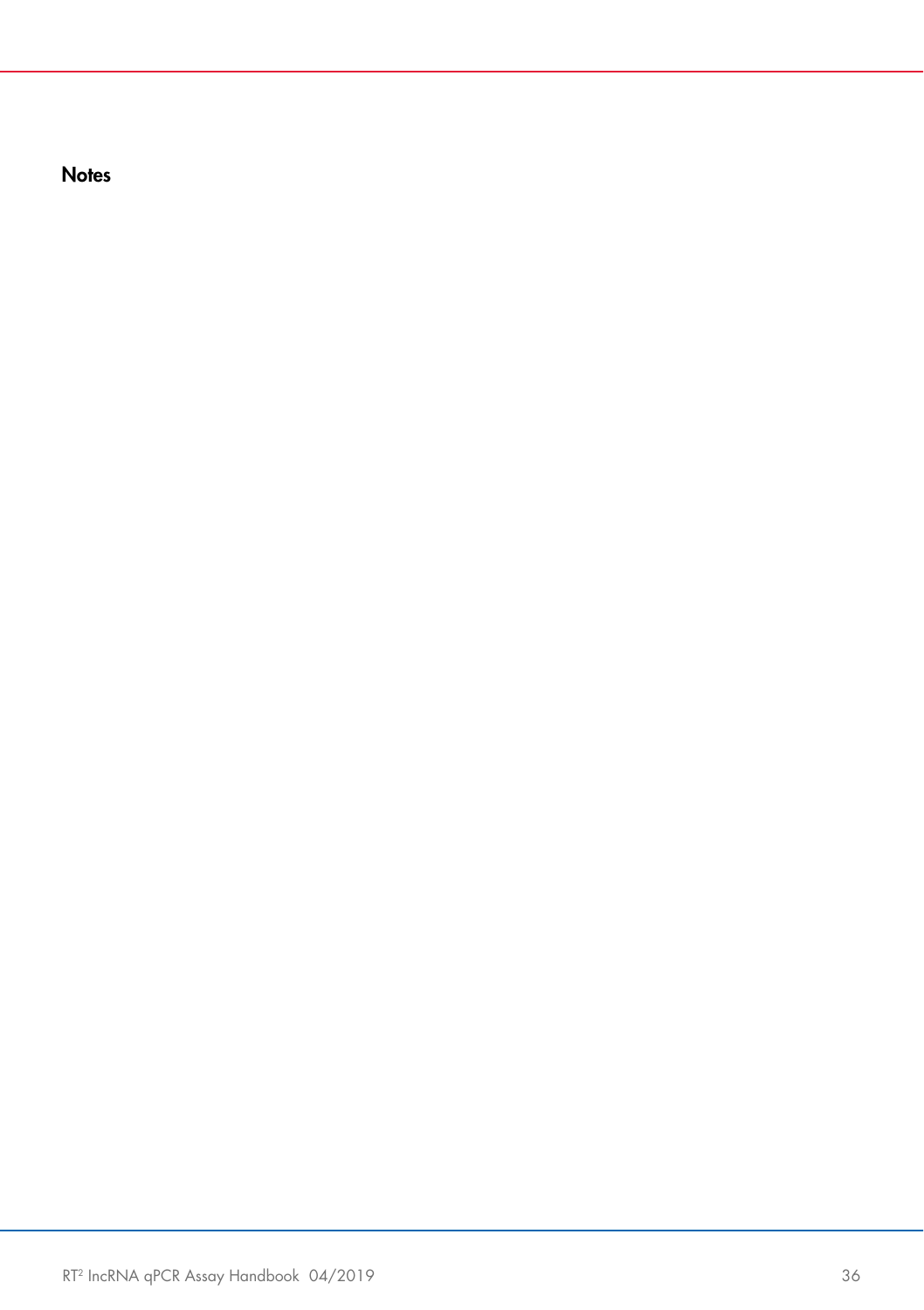# <span id="page-36-0"></span>Handbook Revision History

| <b>Document</b> | Changes                                               | Date         |
|-----------------|-------------------------------------------------------|--------------|
| HB-1878-001     | Initial release                                       | October 2014 |
| HB-1878-002     | Updated template.<br>Updated data analysis procedure. | April 2019   |

#### Limited License Agreement for RT<sup>2</sup> IncRNA qPCR Assays

Use of this product signifies the agreement of any purchaser or user of the product to the following terms:

- 1. The product may be used solely in accordance with the protocols provided with the product and this handbook and for use with components contained in the kit only. QIAGEN grants no license under any of its intellectual property to use or incorporate the enclosed components of this kit with any components not included within this kit except as described in the protocols provided with the product, this handbook, and additional protocols available at [www.qiagen.com](https://www.qiagen.com/). Some of these additional protocols have been provided by QIAGEN users for QIAGEN users. These protocols have not been thoroughly tested or optimized by QIAGEN. QIAGEN neither guarantees them nor warrants that they do not infringe the rights of third-parties.
- 2. Other than expressly stated licenses, QIAGEN makes no warranty that this kit and/or its use(s) do not infringe the rights of third-parties.<br>3. This kit and its components are licensed for one-time use and may not be reu
- 3. This kit and its components are licensed for one-time use and may not be reused, refurbished, or resold.<br>4. OLAGEN considerably disclaims any other licenses, organised or implied other than these organises tates
- 4. QIAGEN specifically disclaims any other licenses, expressed or implied other than those expressly stated<br>5. The purchaser and user of the kit garee not to take or permit anyone else to take any steps that could leav
- The purchaser and user of the kit agree not to take or permit anyone else to take any steps that could lead to or facilitate any acts prohibited above. QIAGEN may entorce the prohibitions ot this Limited License Agreement in any Court, and shall recover all its investigative and Court costs, including attorney tees, in<br>any action to enforce this Limited License Agreement or any

For updated license terms, see www.aiagen.com.

Trademarks: QIAGEN®, QIAzol®, RNeasy®, QIAamp®, Rotor-Gene®, Rotor-Disc® (QIAGEN Group); PAXgene® (PreAnalytiX GmbH); Roche®, LightCycler® (Roche Group]; Applied Biosystems ®, ROX™, StepOnePlus™, ViiA™ QuantStudio™ (Applera Corporation or its subsidiaries); Eppendorl®, Mastercycler® (Eppendorf AG);<br>Stratagene®, Mx3005P®, Mx3000P®, Mx4000® (Stratagene); Bio-Rad®, iC Laboratories, Inc.); FACS® (Becton Dickinson and Company); DNA-free™ (Ambion, Inc.); SYBR® (Molecular Probes, Inc.); LabChip® (Caliper Technologies Corp.); Agilent® (Agilent Technologies, Inc.); TRlzor®, RNAzol® (Molecular Research Center, Inc.). Registered names, trademarks, etc. used in this document, even when not specifically marked as such, are not to be considered unprotected by law.

04/2019 HB-1878-002 © 2019 QIAGEN, all rights reserved.